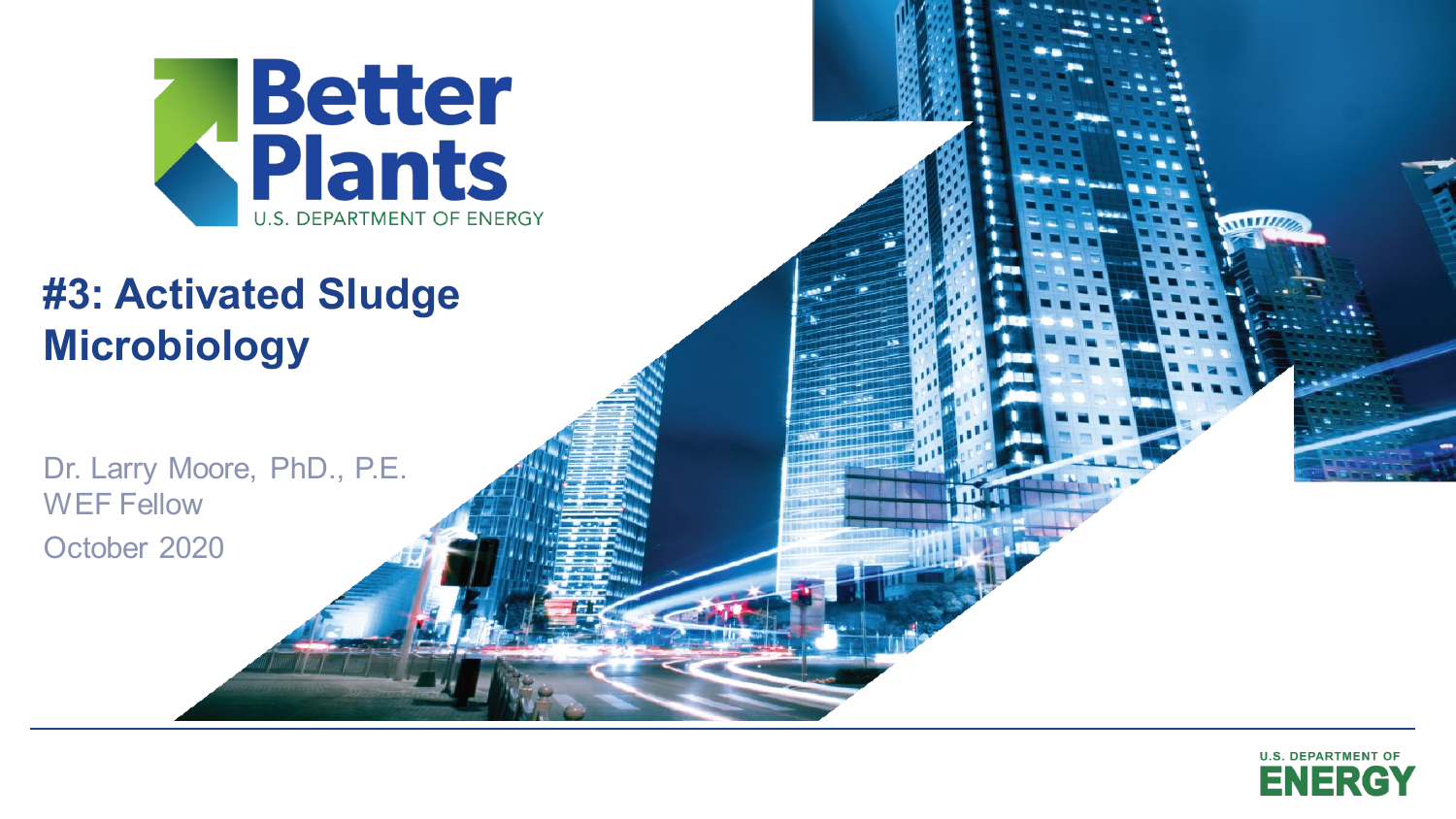# **Outline for Activated Sludge Microbiology**

- Bacteria
- Protozoans
- Metazoans
- Heterotrophs and Autotrophs
- Food-to-Microorganism Ratio



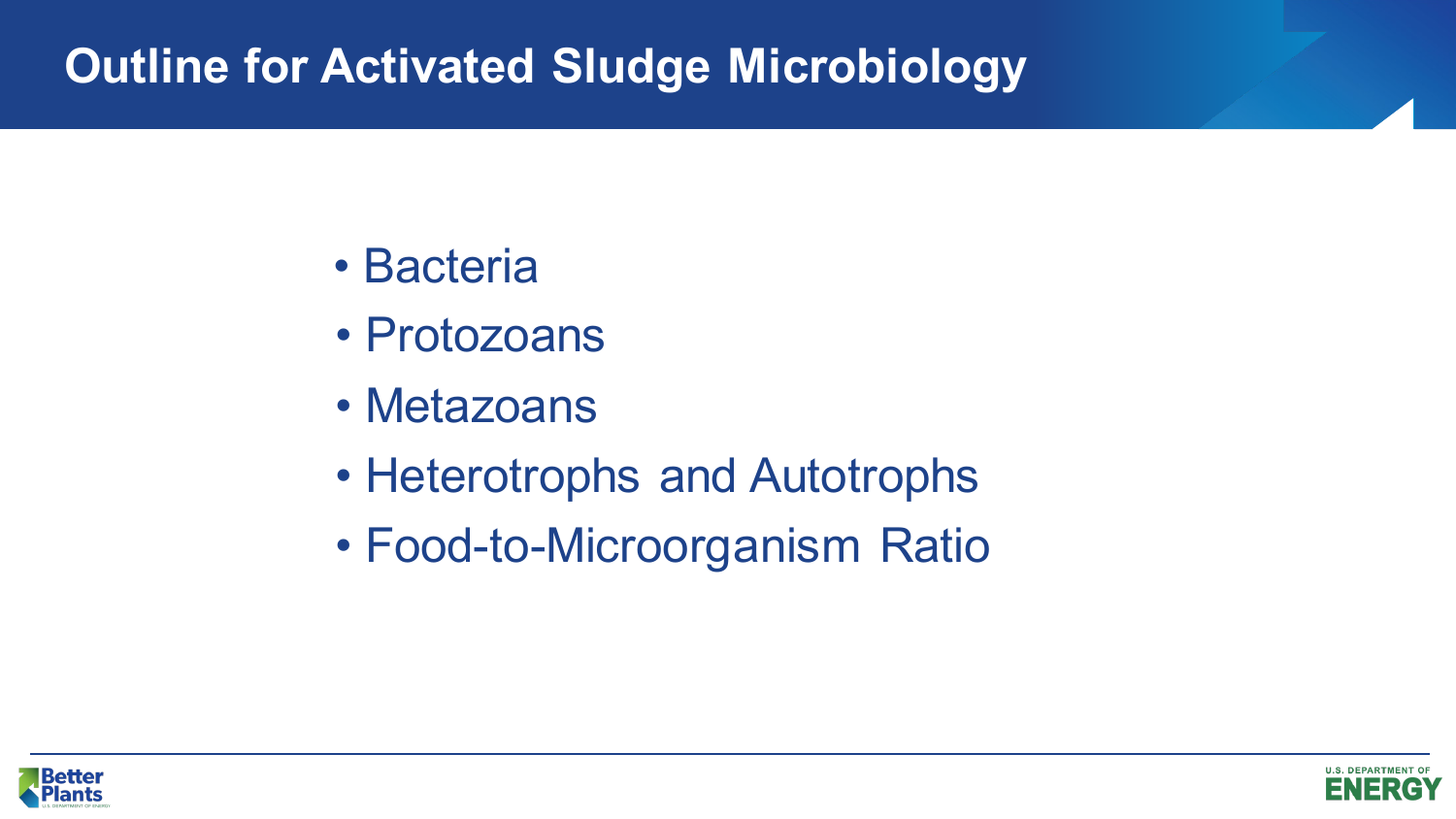# Types of Microorganisms

- Bacteria
- Protozoans
- Metazoans
- Algae



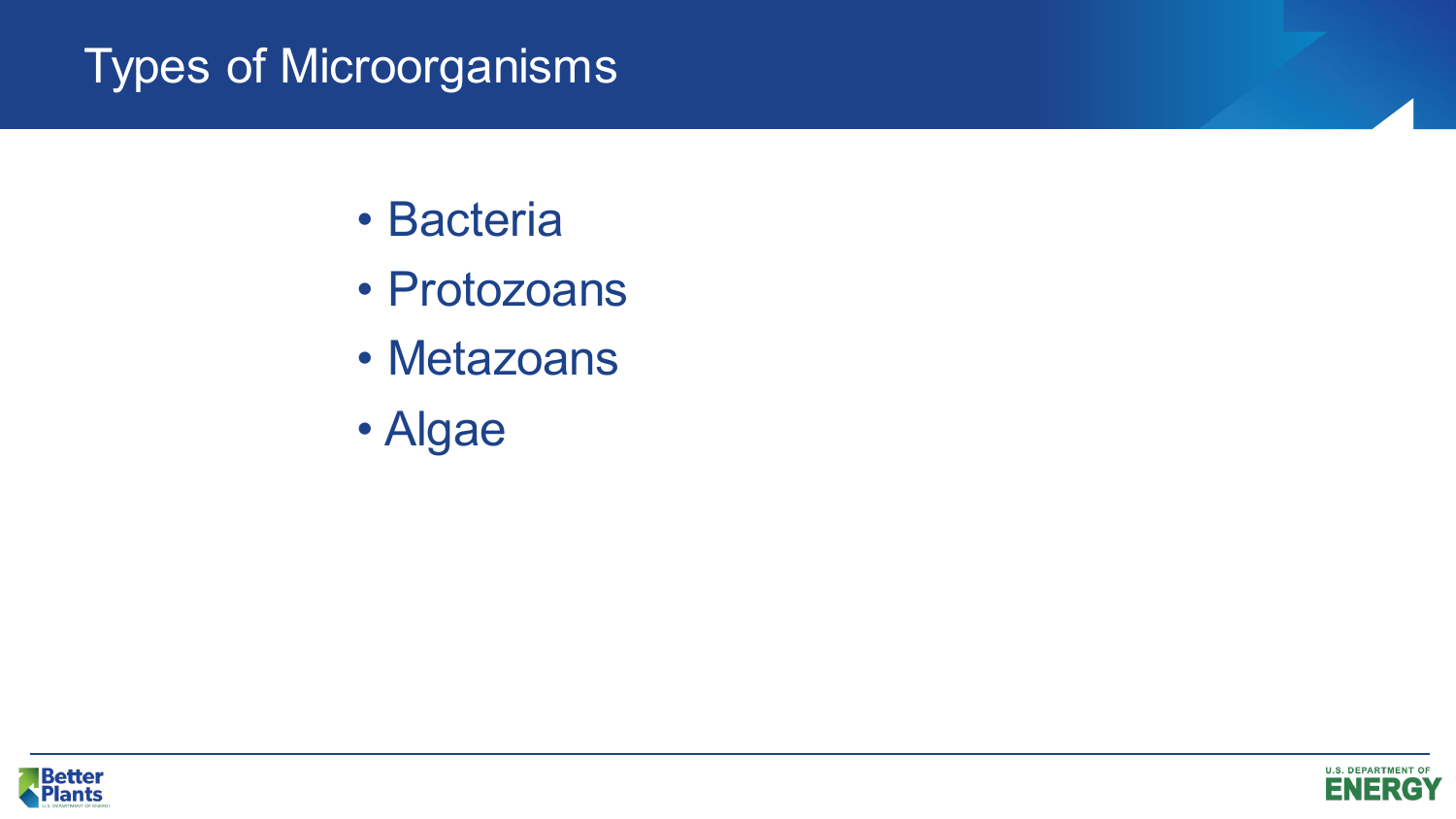#### **Bacteria**

- Floc-forming
- Filamentous
- Heterotrophic
- Autotrophic
- Aerobic
- Anaerobic
- Facultative



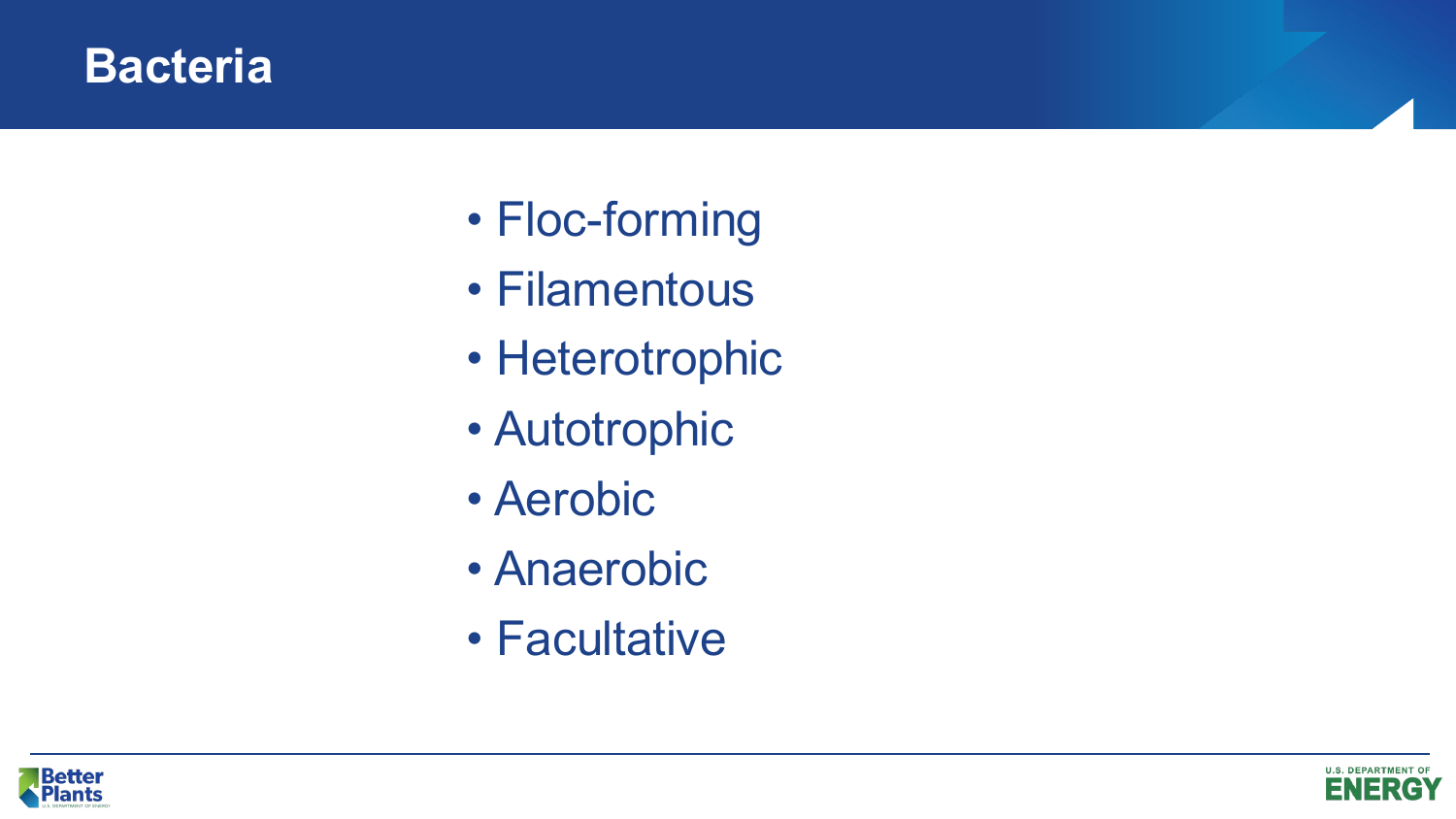## Bacterial "Eating" Process

- Adsorption
- Exocellular Digestion
- Absorption



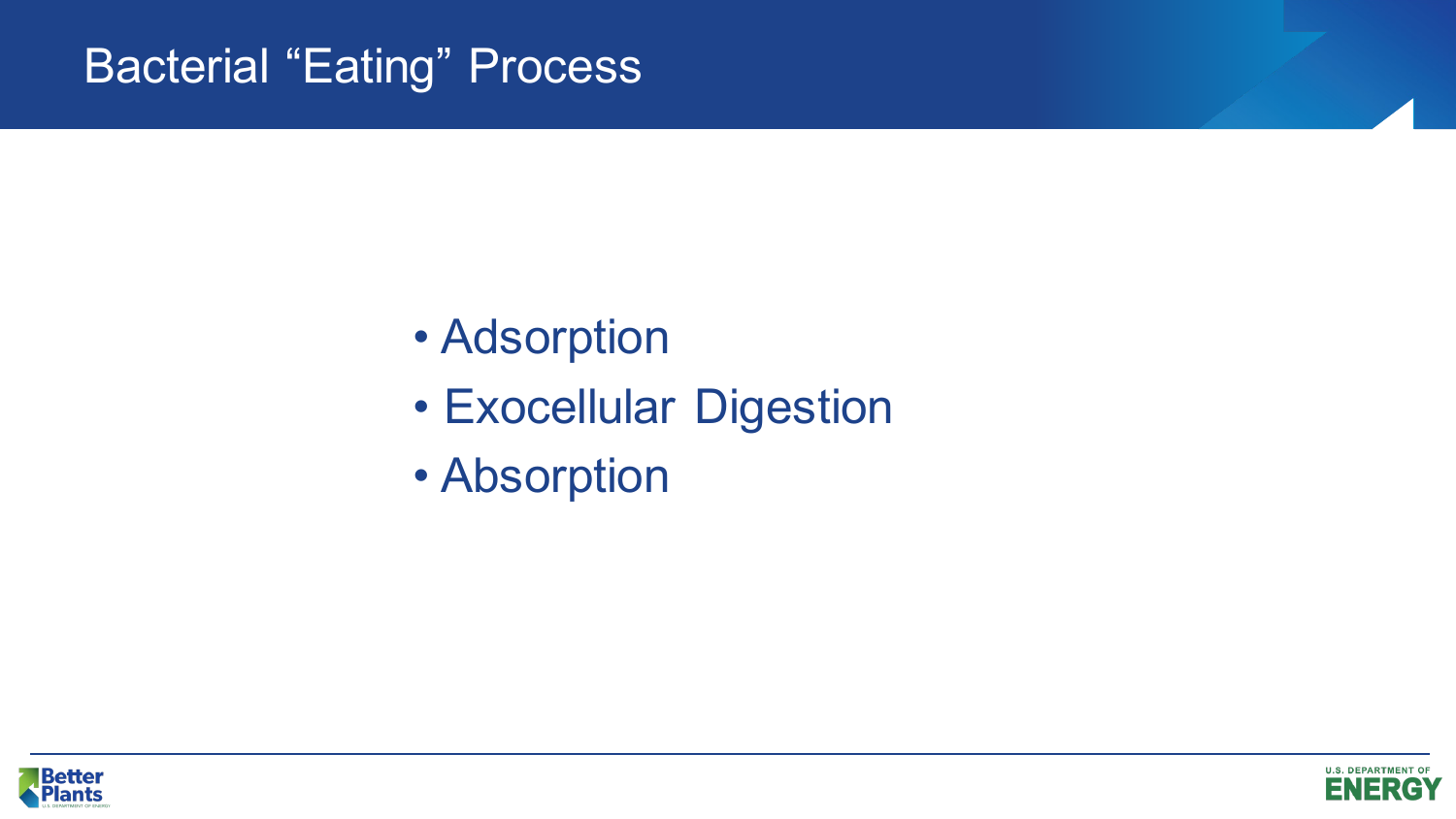#### **Protozoans**

- Amoeba
- Flagellated
- Free-Swimming
	- Bulk Liquid
	- Crawler
	- Carnivore
- Stalked
- Suctoria



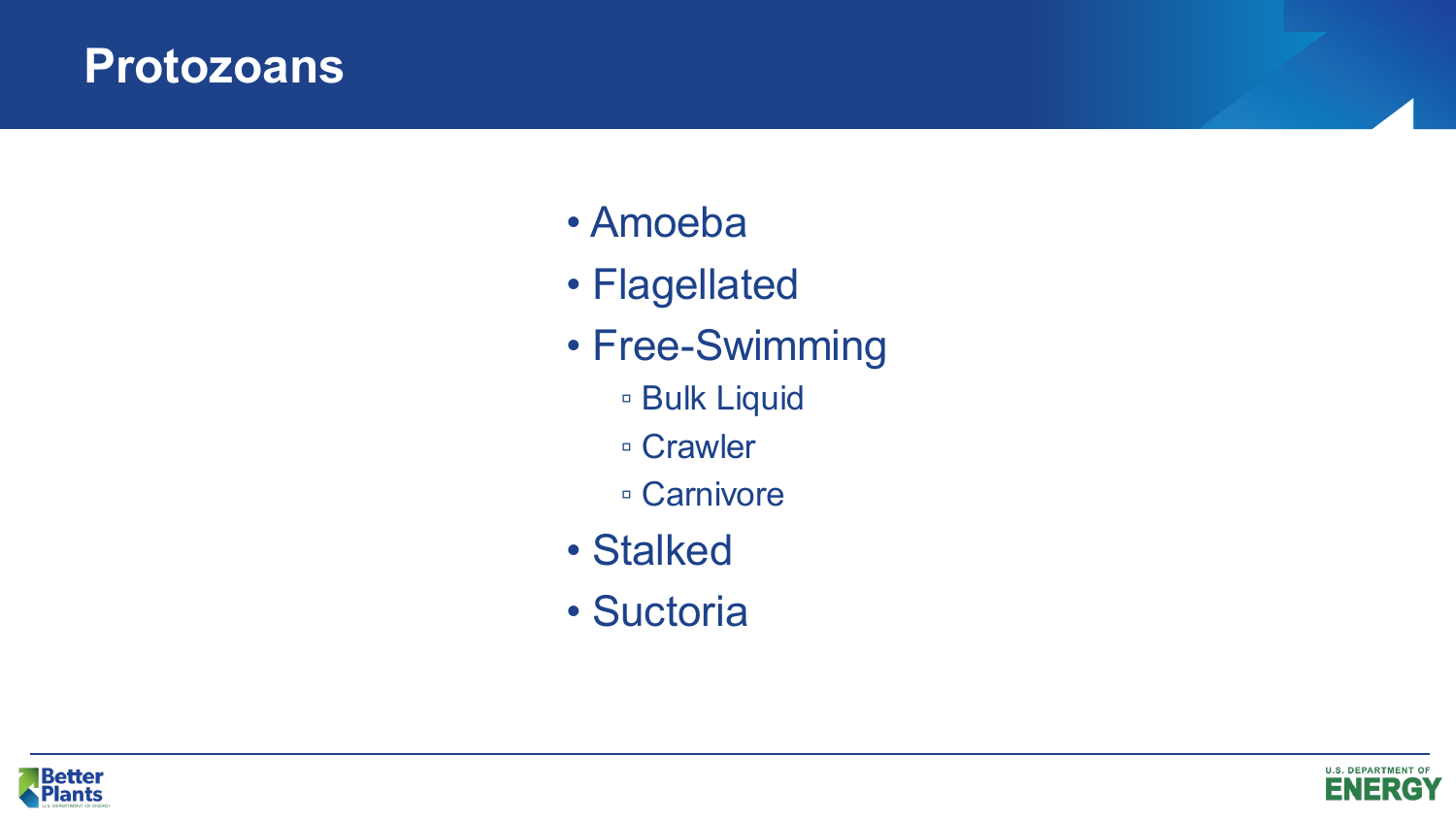#### **Metazoans**

- Rotifer
- Nematode (round worm)
- Tardigrade (water bear)
- Annelid (Aeolosoma worm)
- Ostracod (Seed shrimp)
- Copepod
- Water fleas
- Water Mites



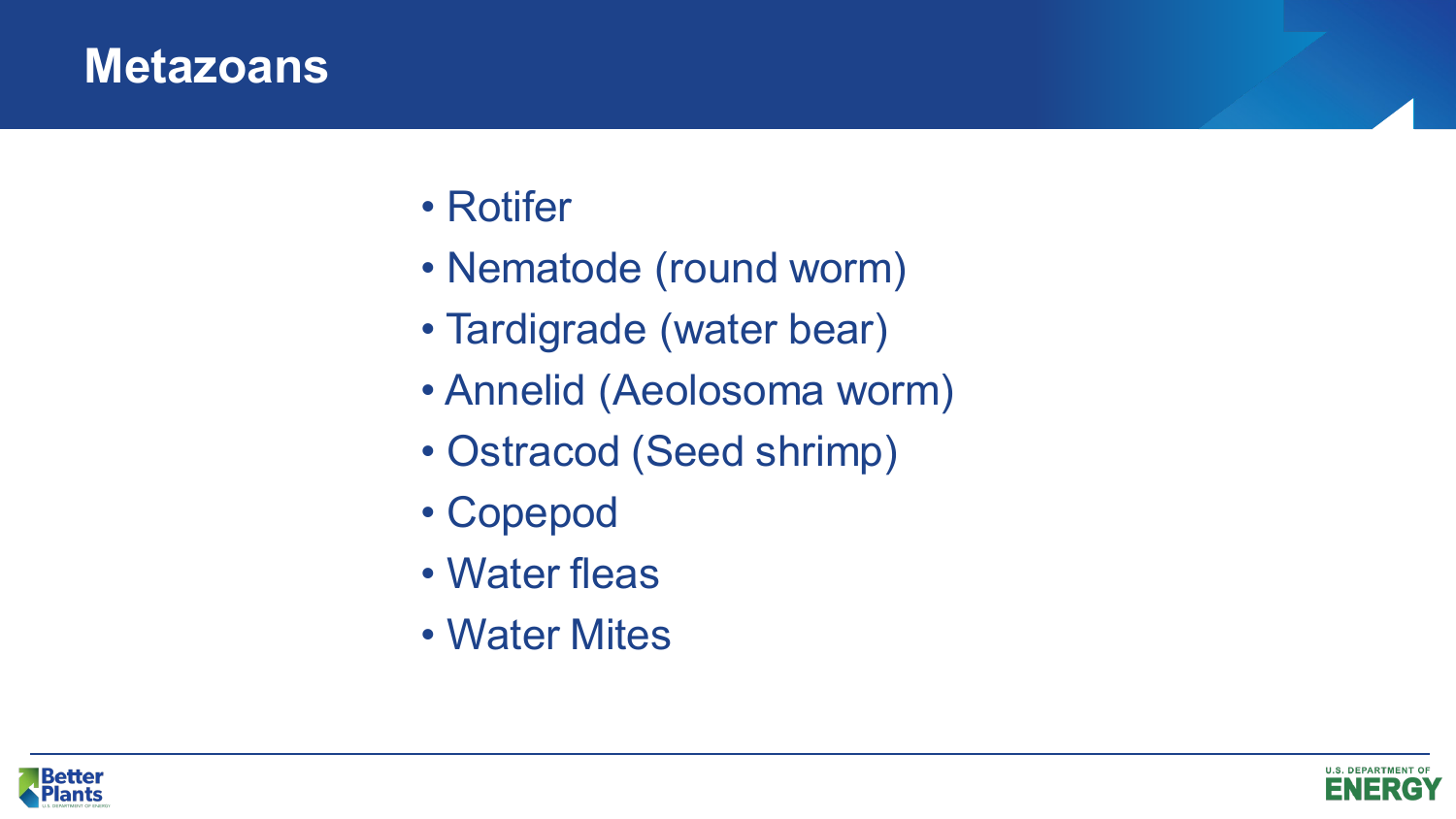MLVSS is the organic fraction of the suspended solids in activated sludge mixed liquor that can be driven off by combustion at 550  $^{\circ}C$ .



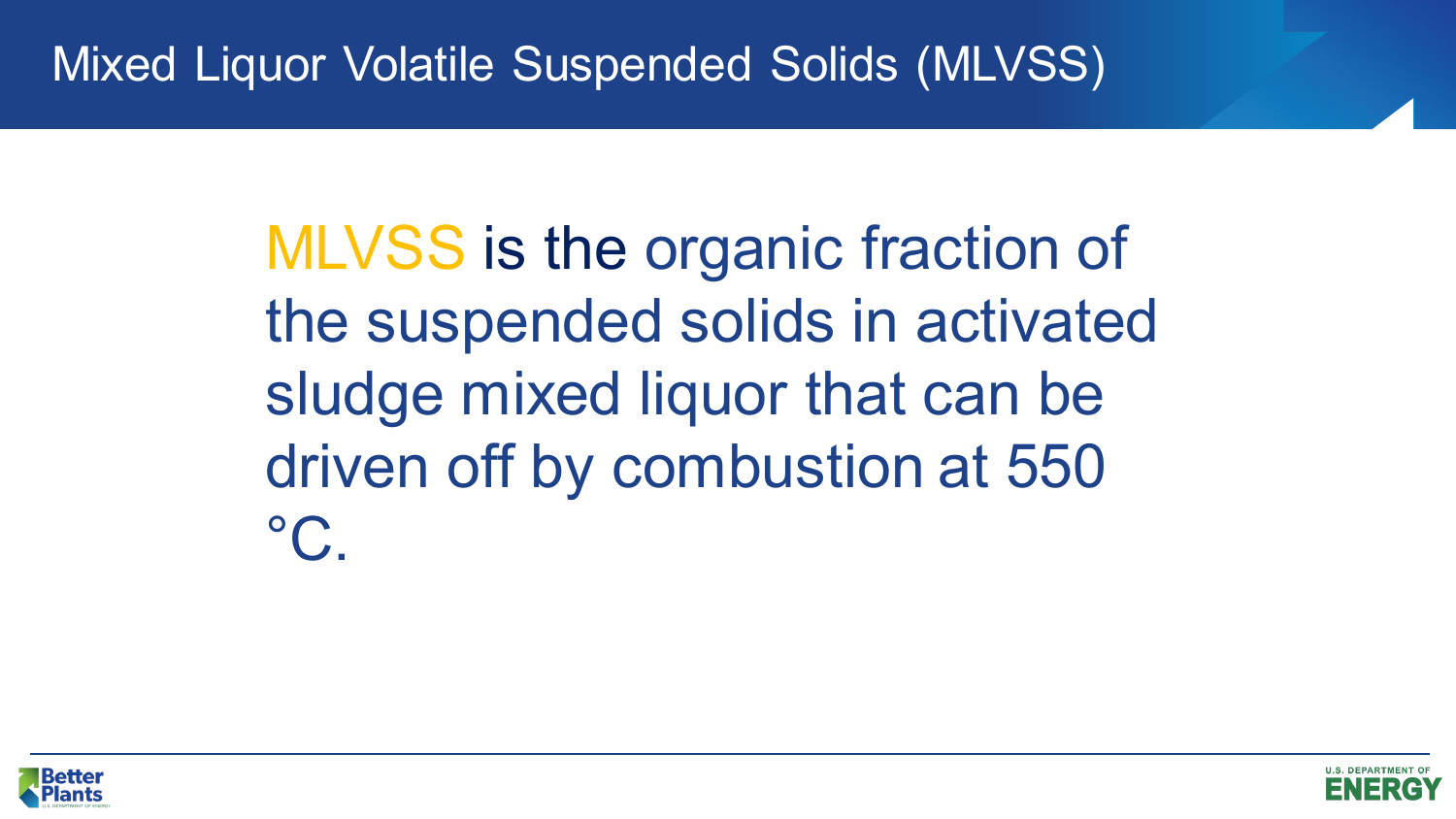# **MOVIGTIC CONTROLLER SUBJECT OF SPACE OF SUBJECT OF SPACE SPACE OF SPACE OF SPACE SPACE SPACE OF SPACE SPACE SPACE SPACE SPACE SPACE SPACE SPACE SPACE SPACE SPACE SPACE SPACE SPACE SPACE SPACE SPACE SPACE SPACE SPACE SPACE Heterotrophic and autotrophic bacteria** differ in the source of nutrition they require.



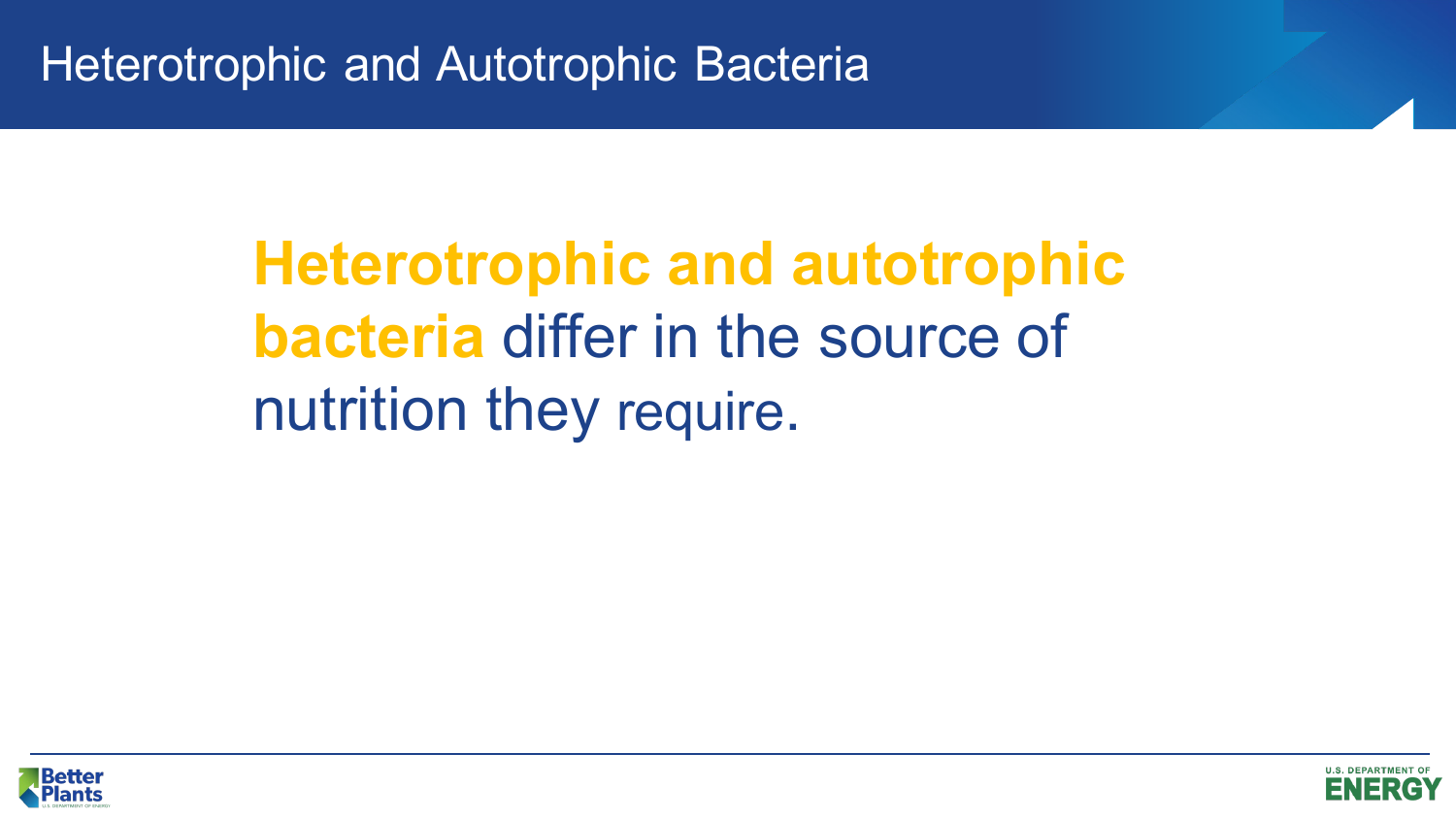# **Heterotrophic Bacteria**

- **Example 1 Aerobes require free dissolved** oxygen (DO)
- Anaerobes require an absence of free DO
- Facultative bacteria prefer free DO but can function in its absence



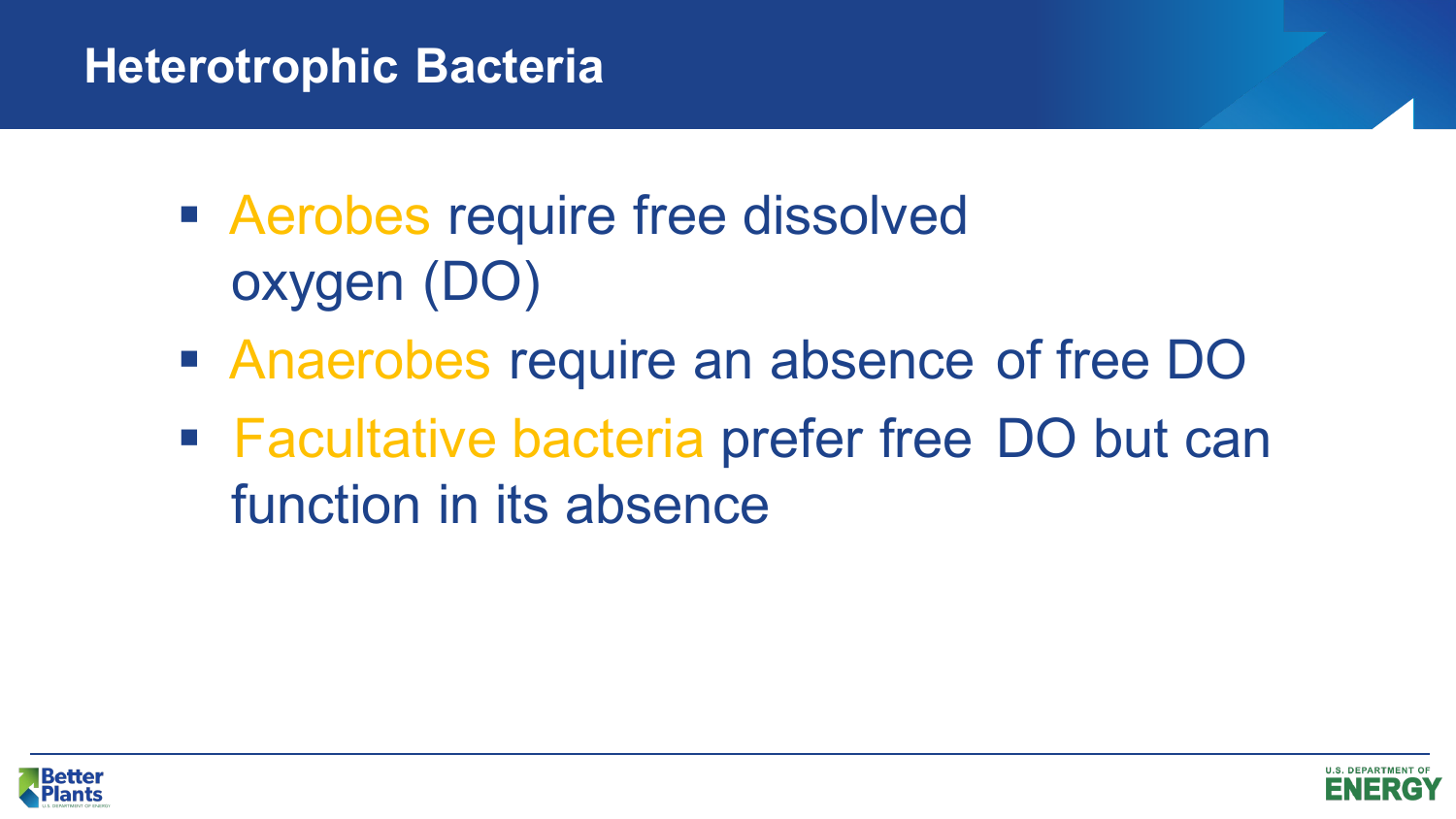- Use carbon dioxide as a carbon source
- **Oxidize inorganic compounds for energy**



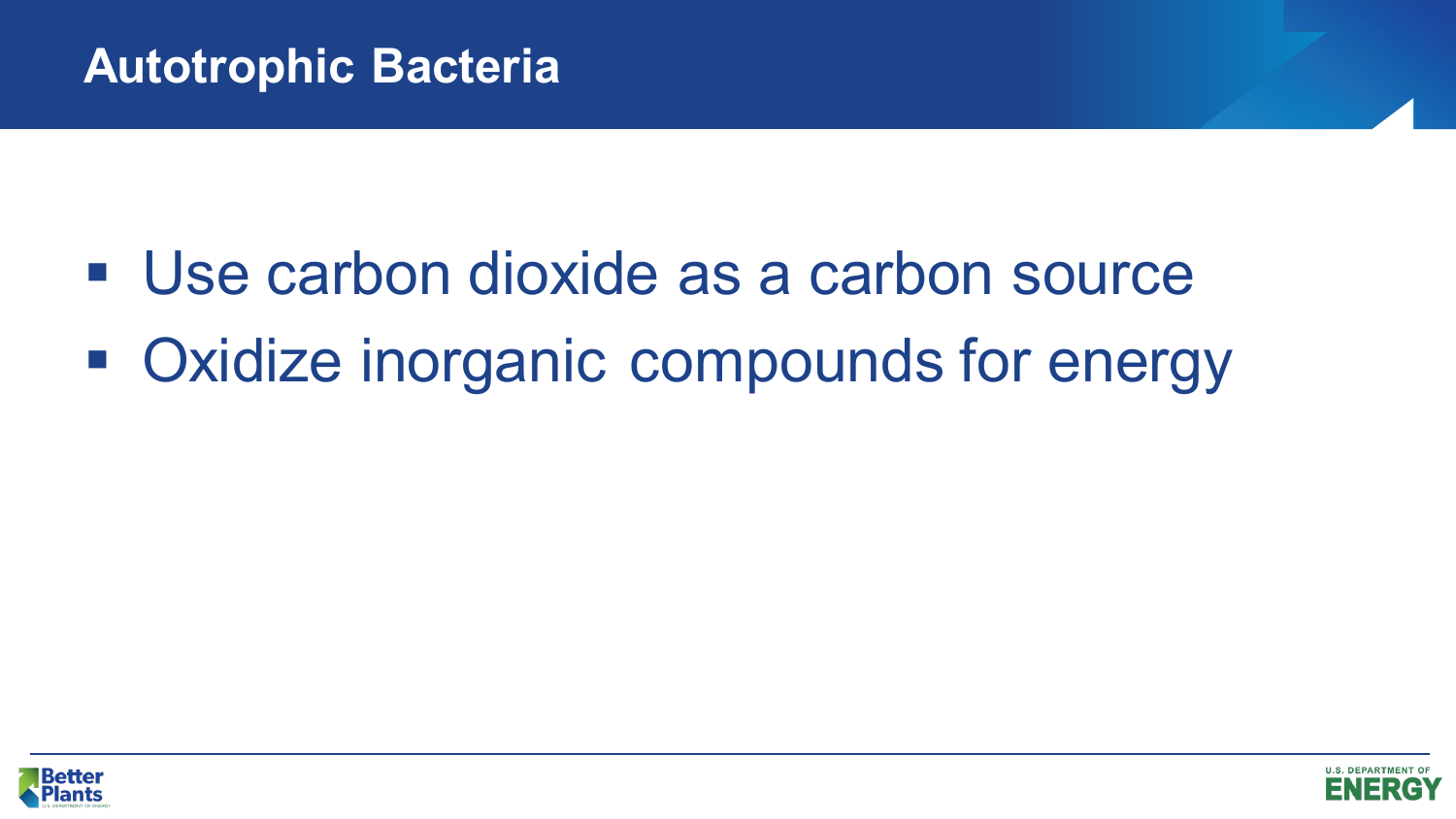# F:M - The ratio of organic loading to microorganisms in the activated sludge system.



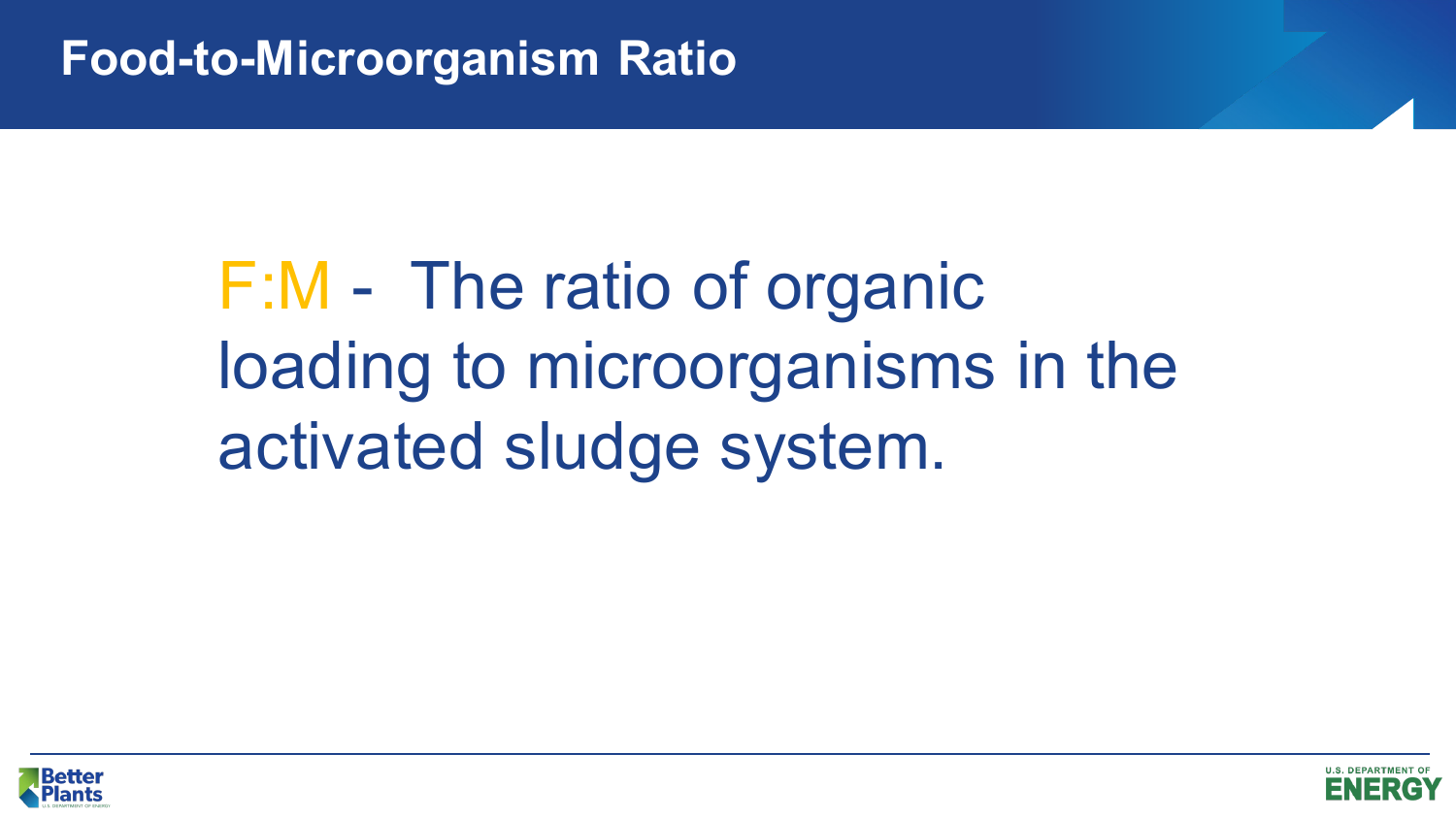# Activated Sludge Microbiology





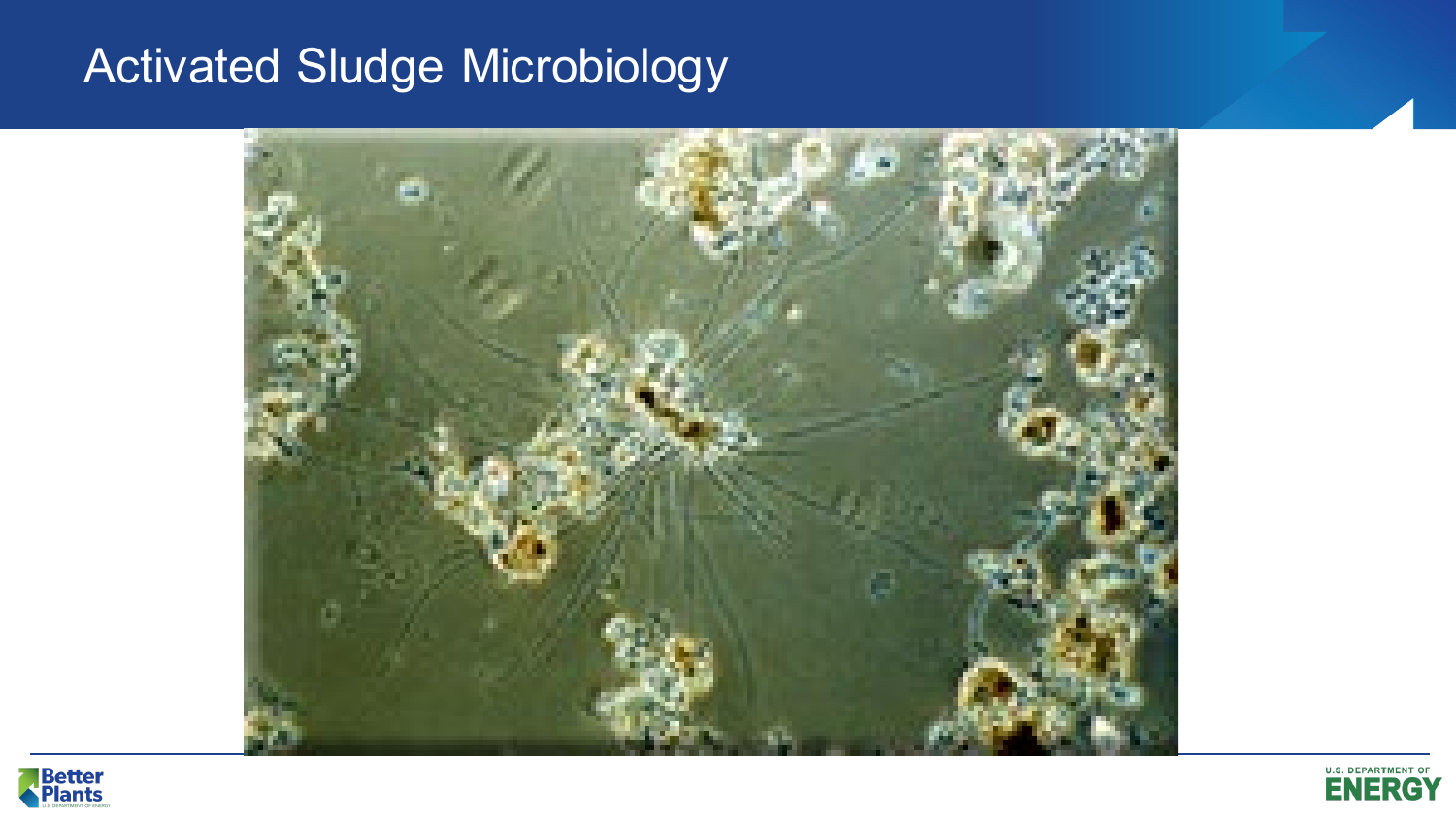#### **Microorganisms**



A single drop of healthy mixed liquor contains a diverse population of microorganisms.



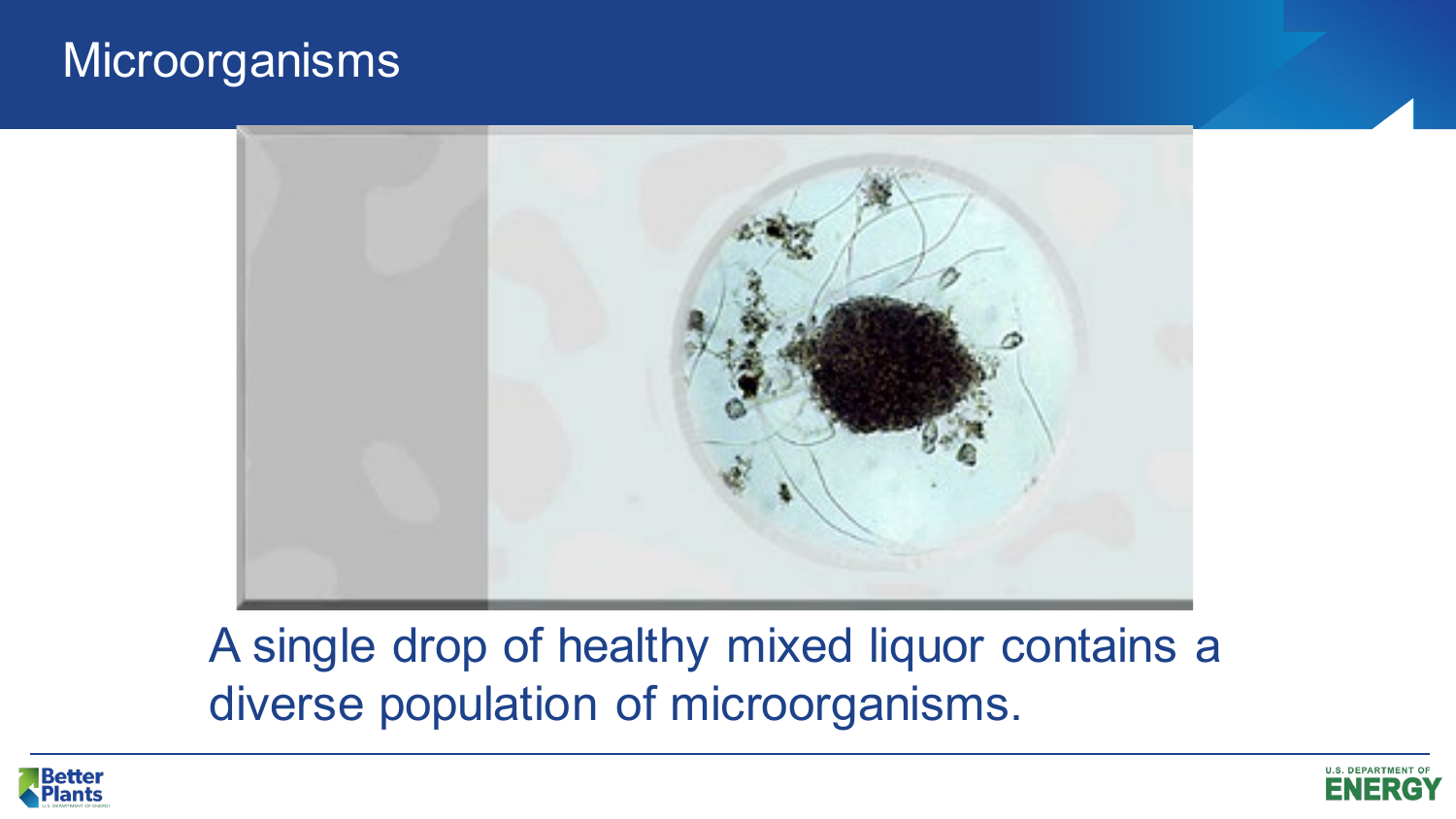#### Examples of Bacteria Found in Wastewater







15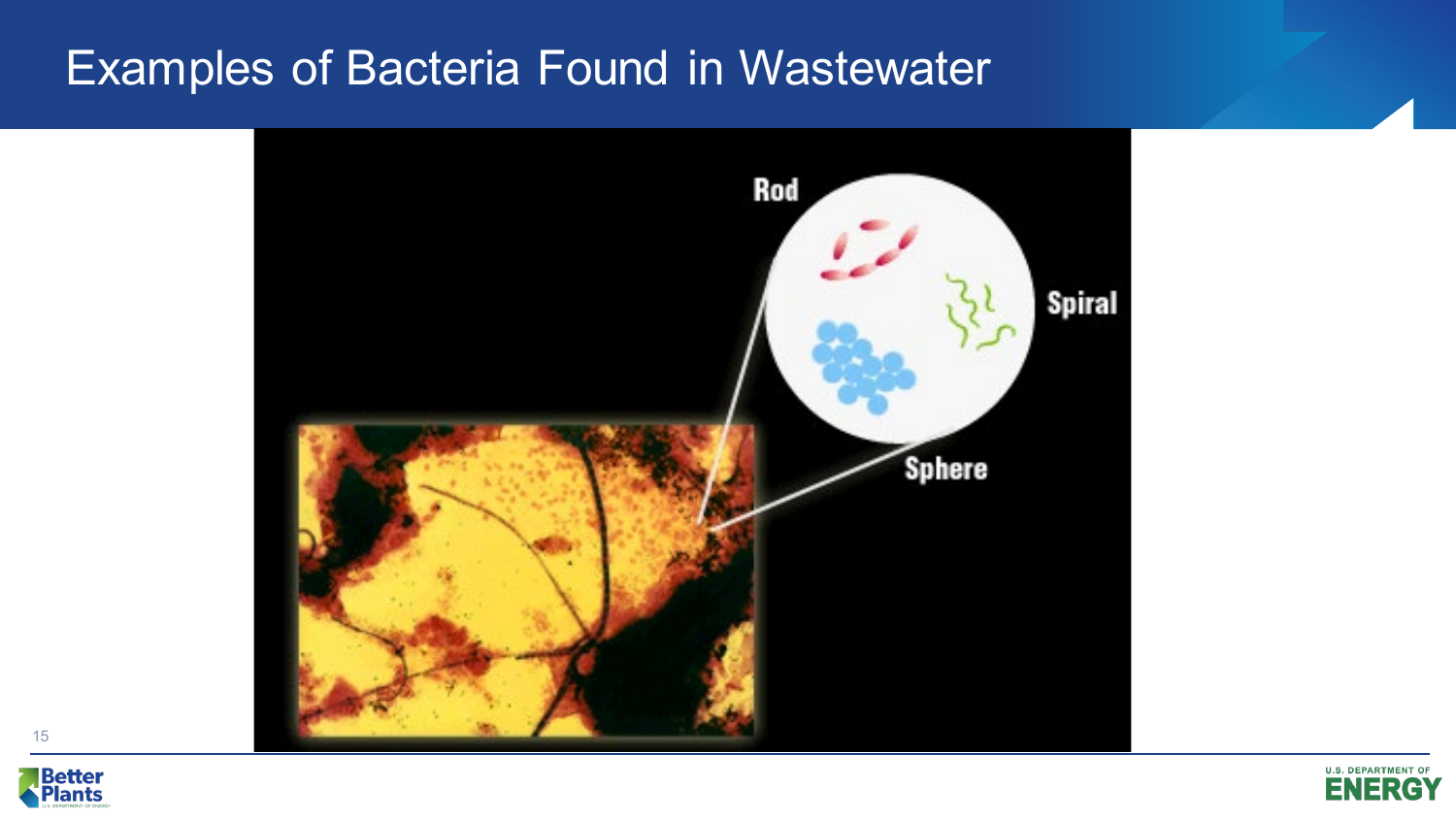Binary fission is the process by which one mature cell divides into two new cells.







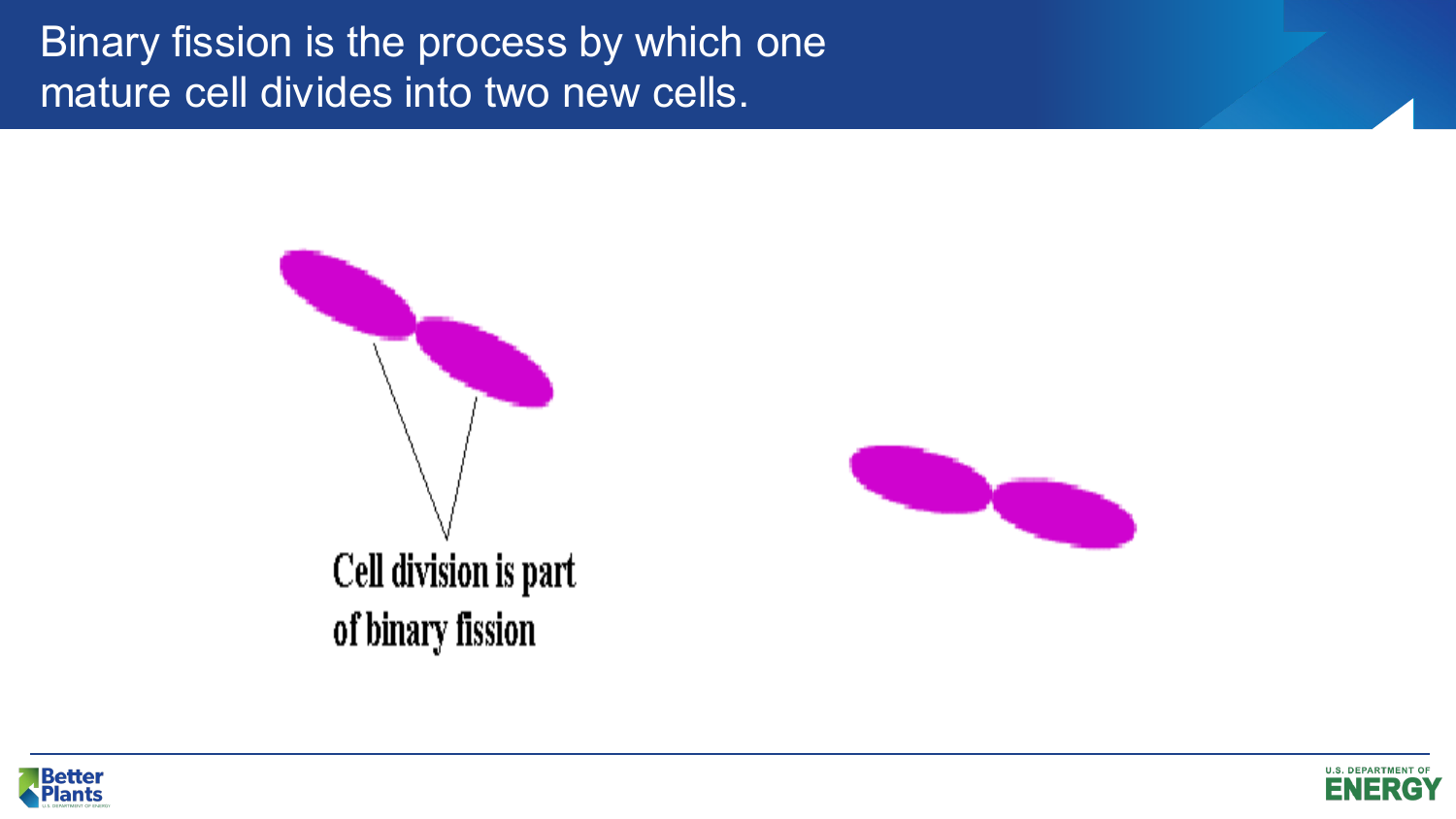#### Micrograph of Bacteria and Filaments Bound Together in Floc Particles





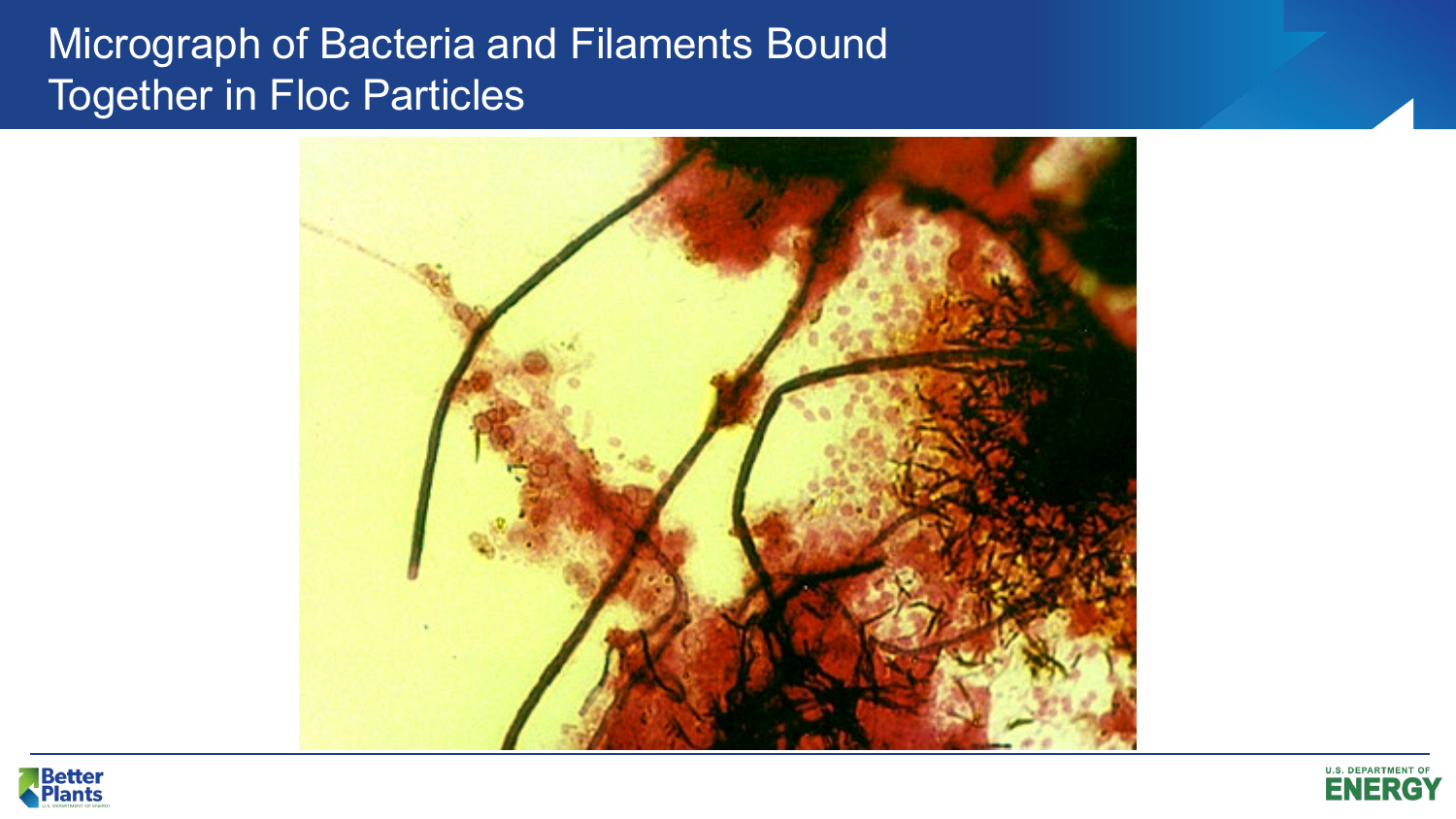# Micrograph of Floc and Filaments





18

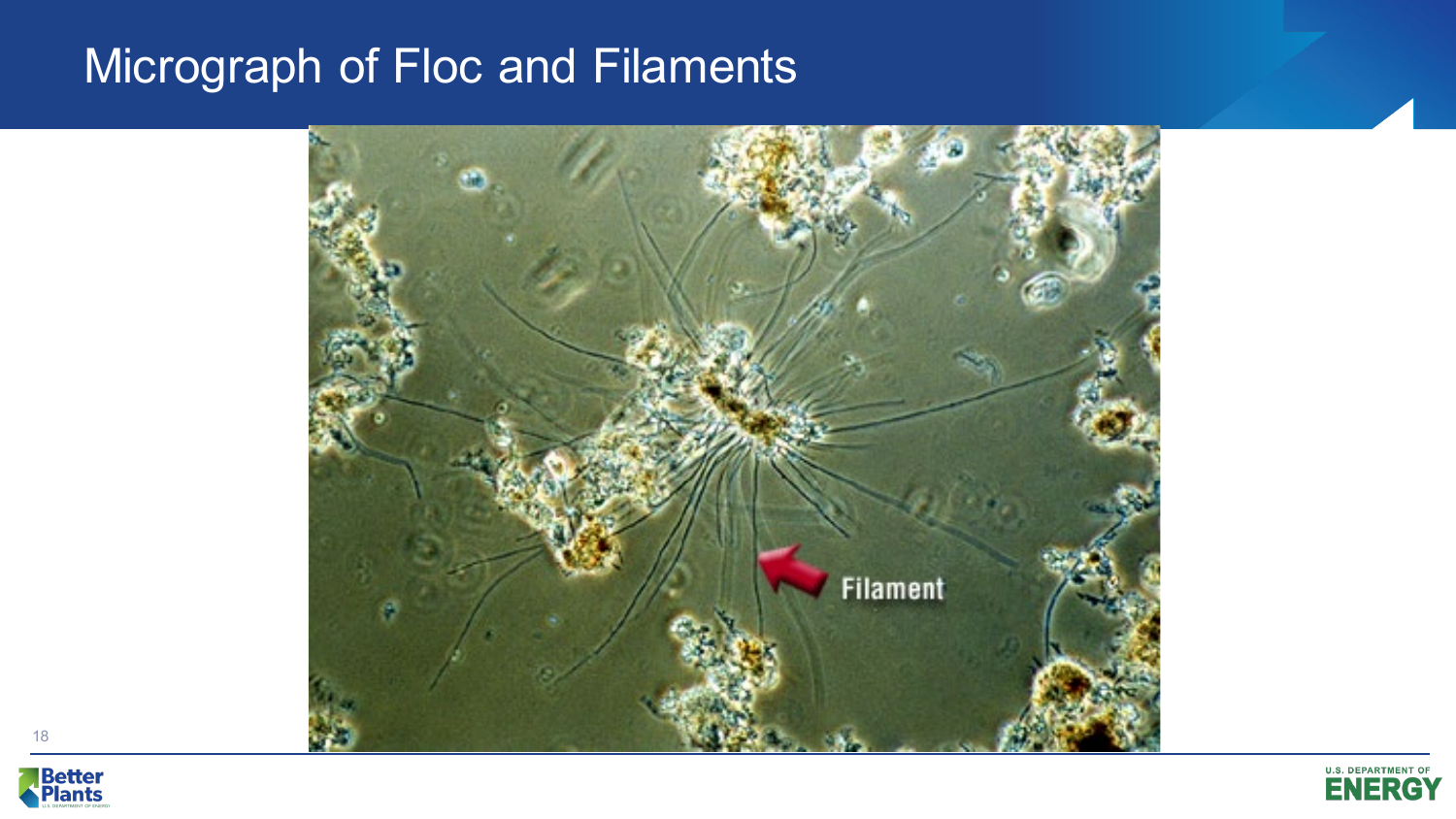#### Protozoa Found in the Activated Sludge Process





19

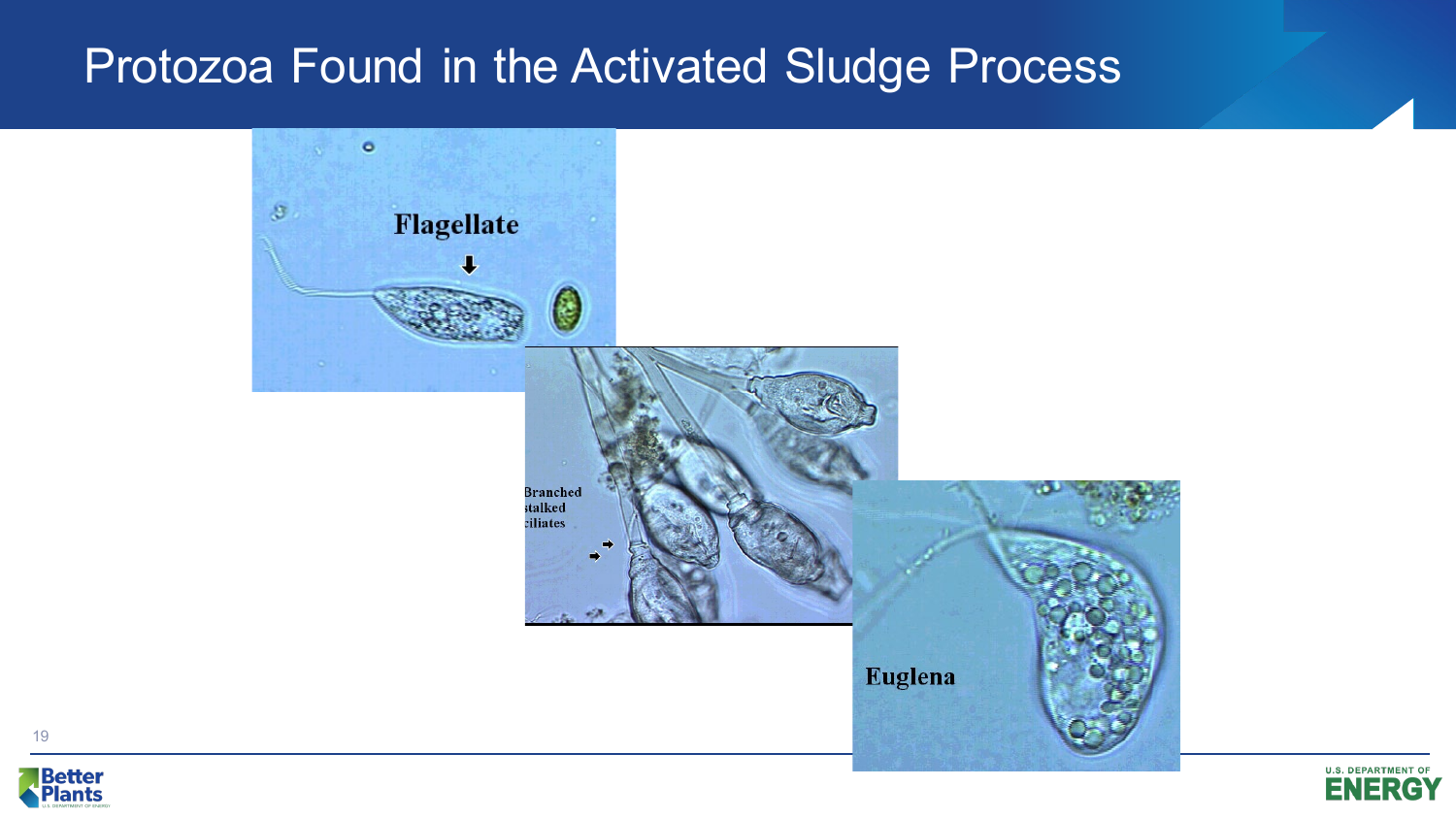#### Size Range of Bacteria and Protozoa





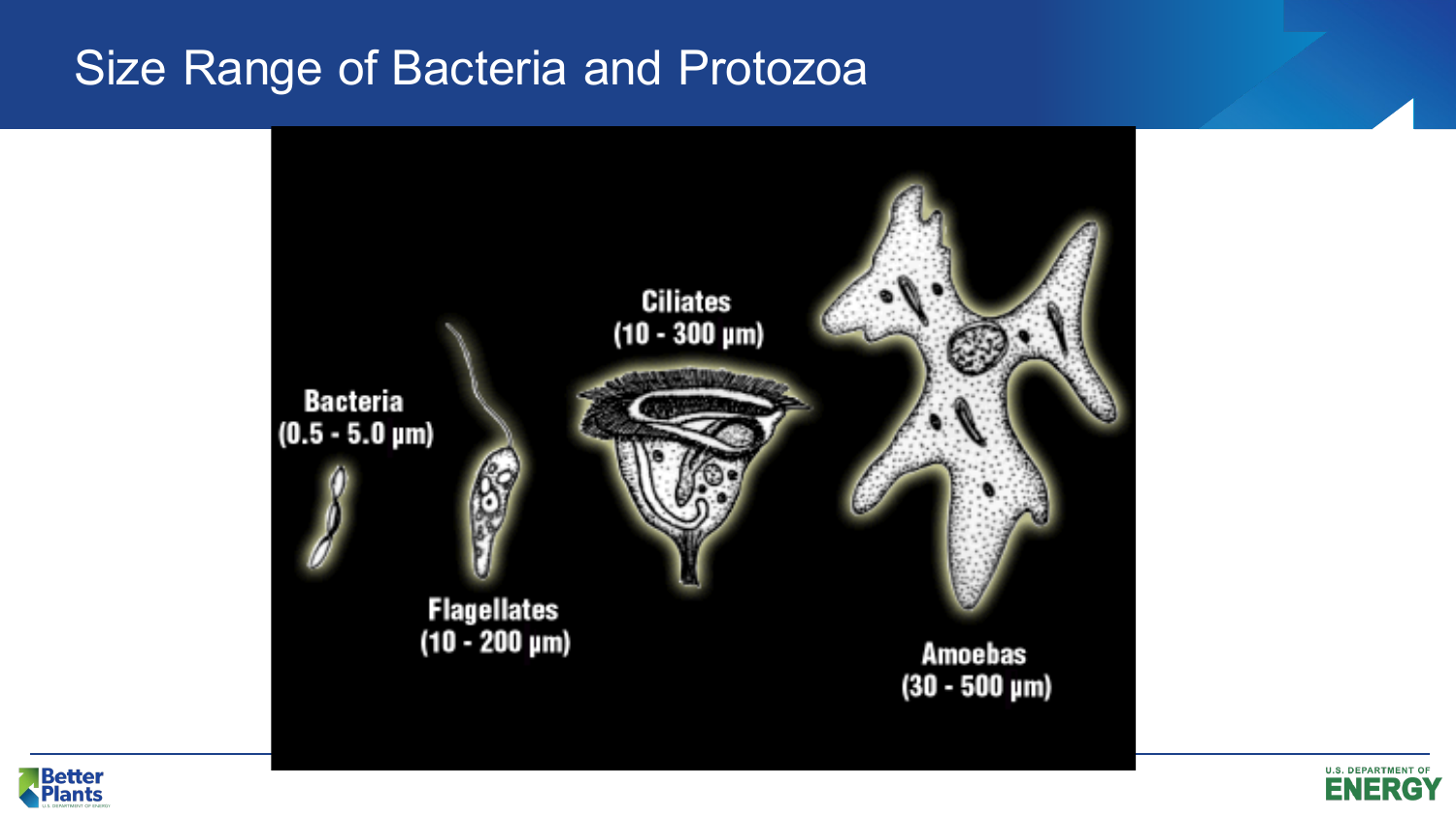#### **Ciliates**





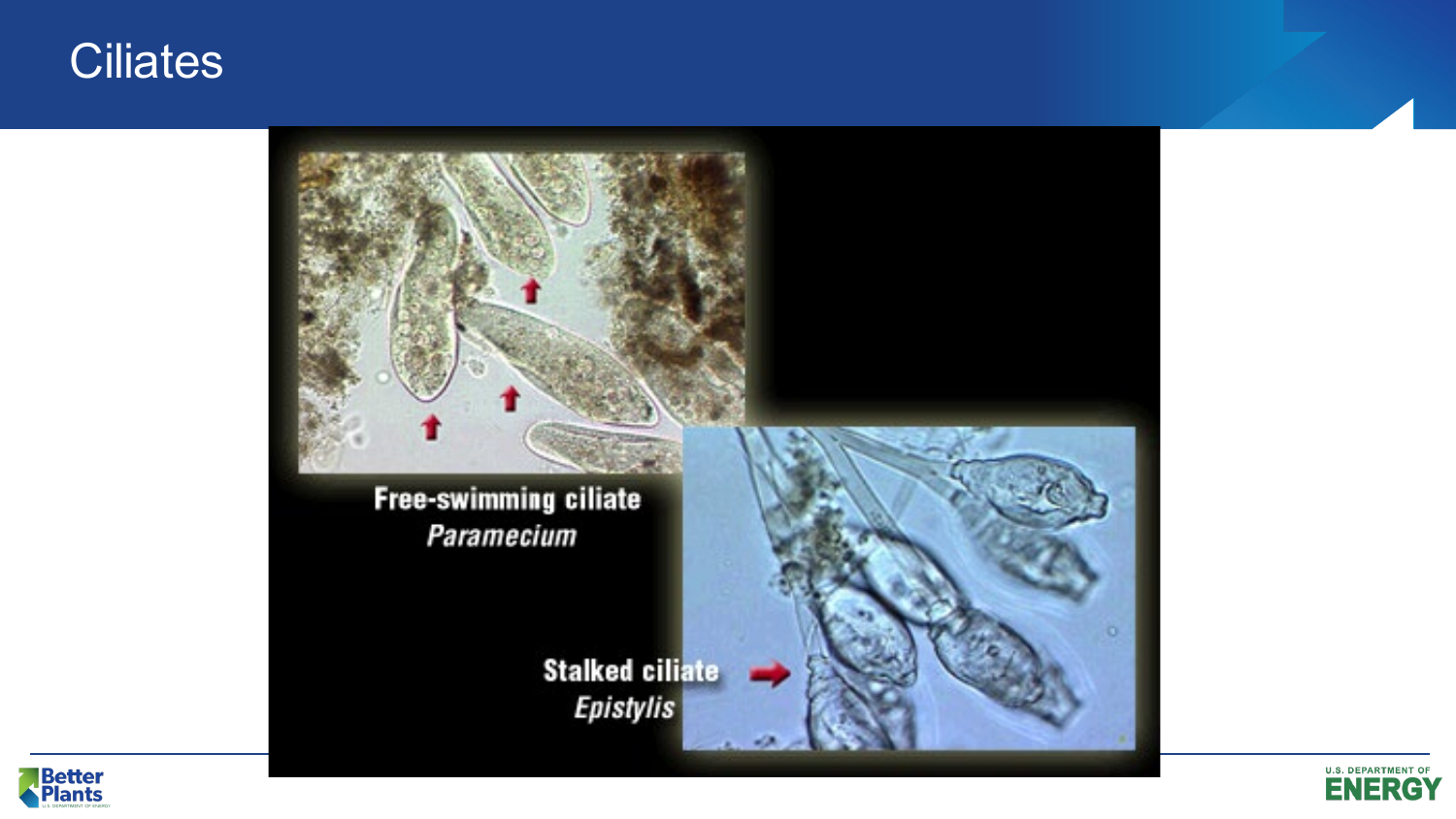#### Amoeba





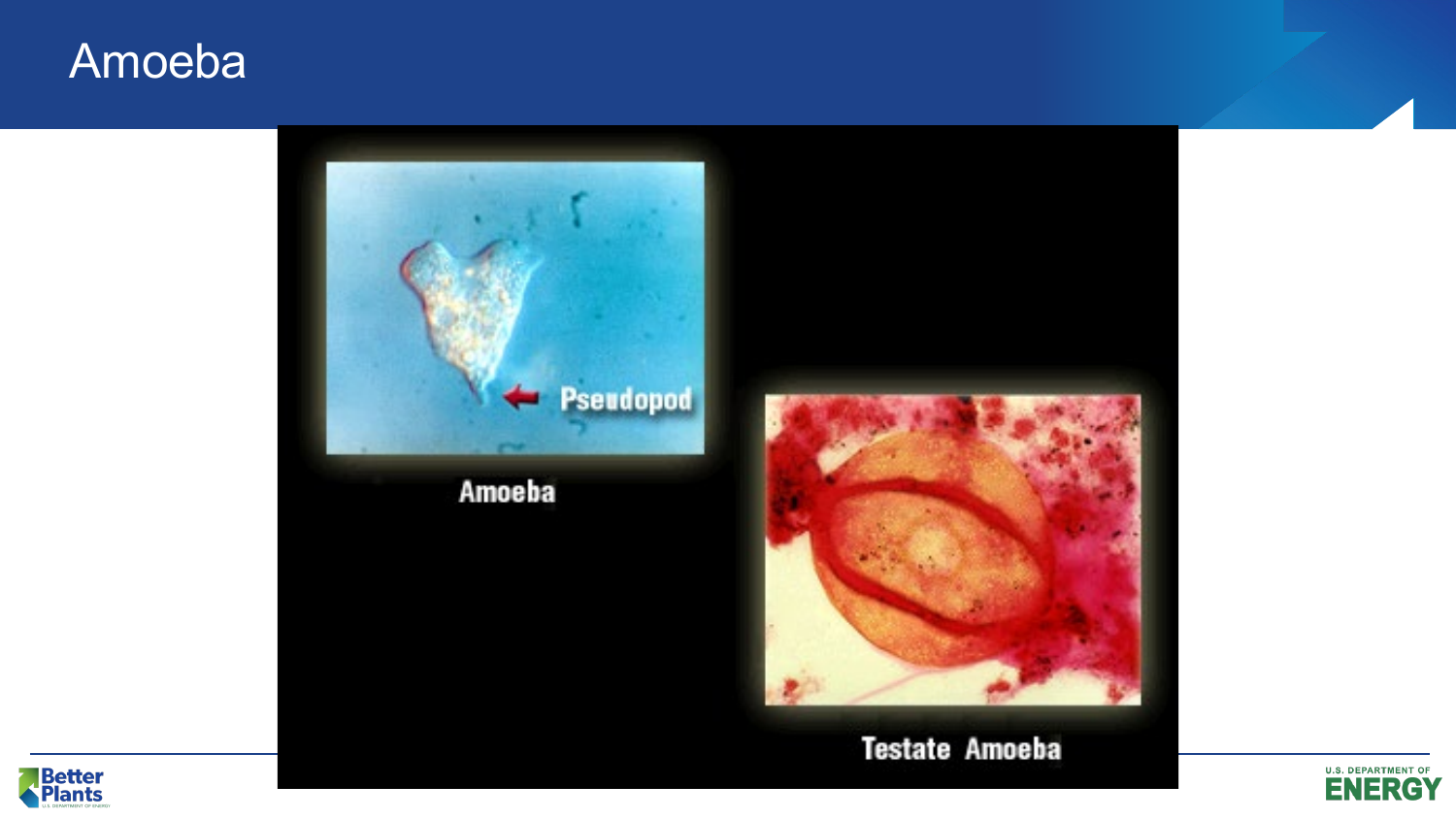# **Euglena**





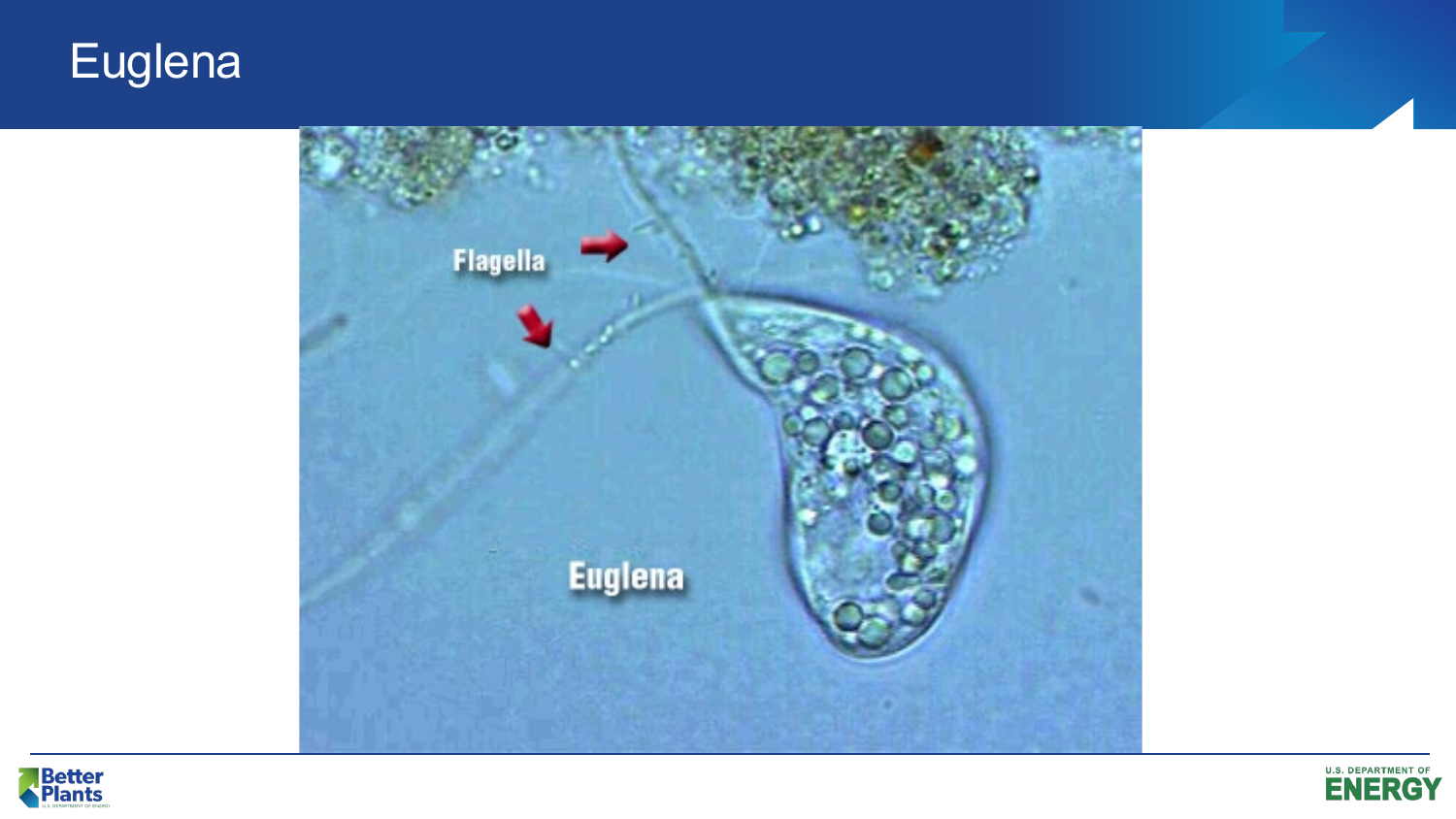#### **Rotifers**





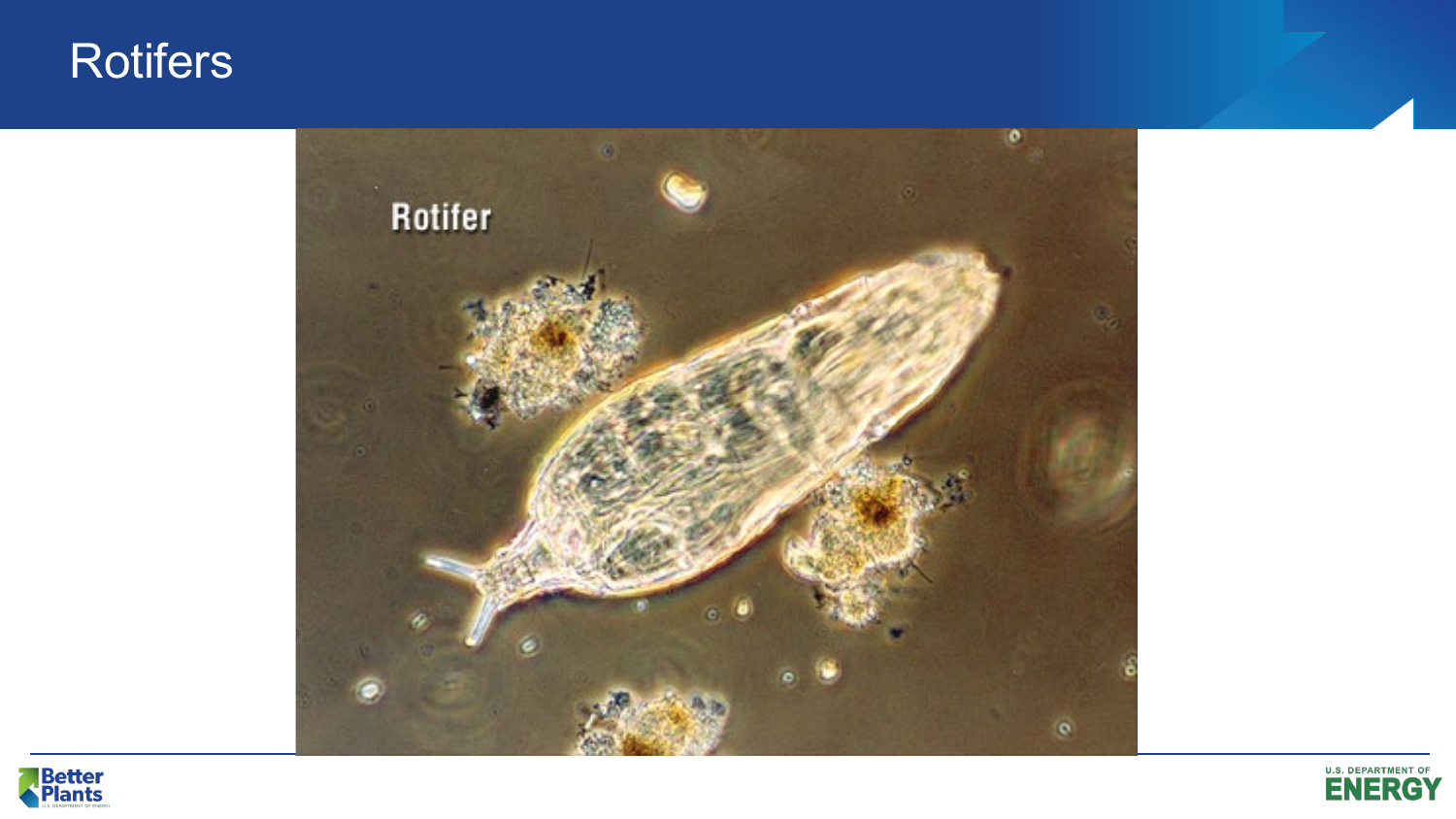# Fungi





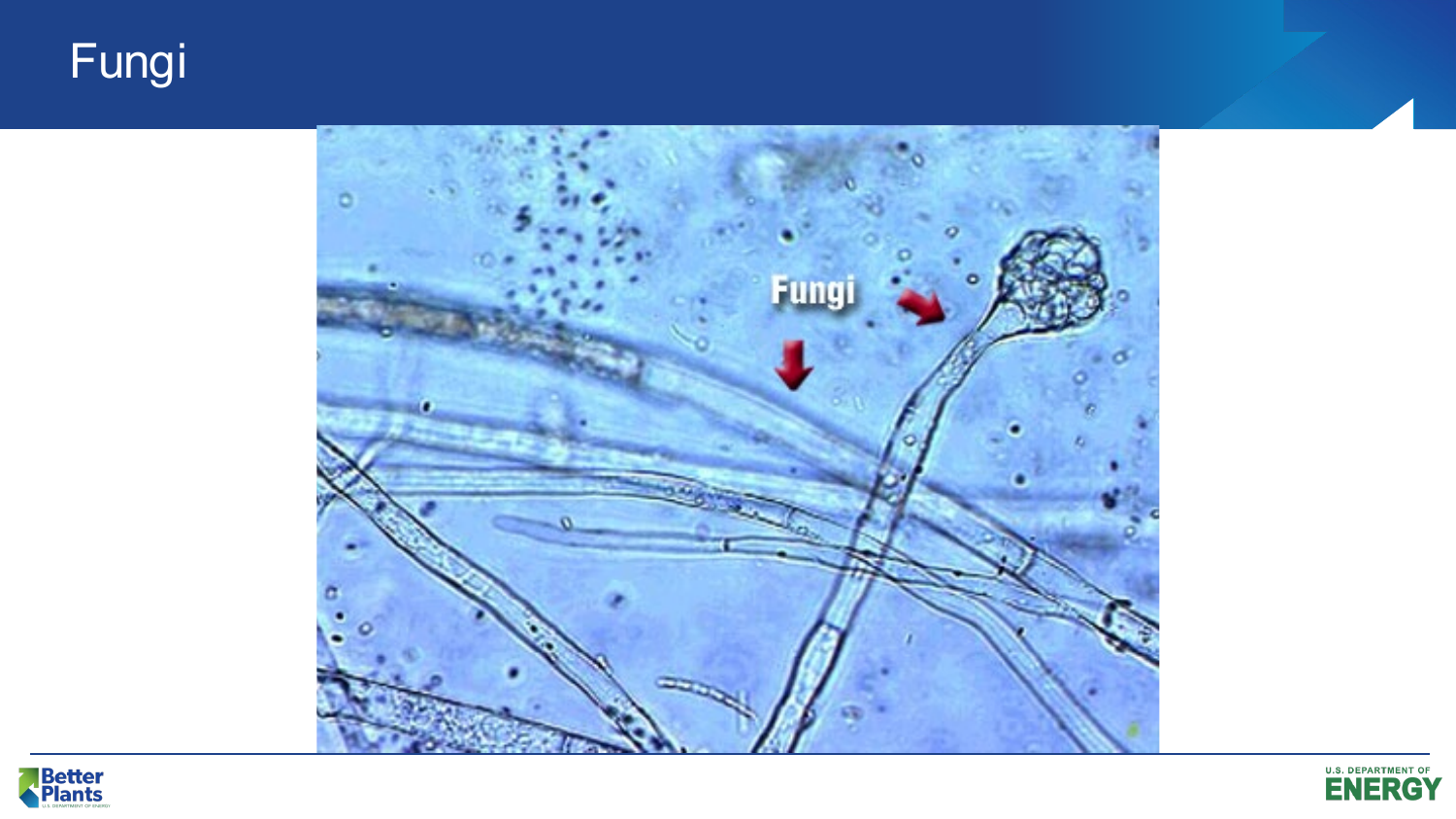





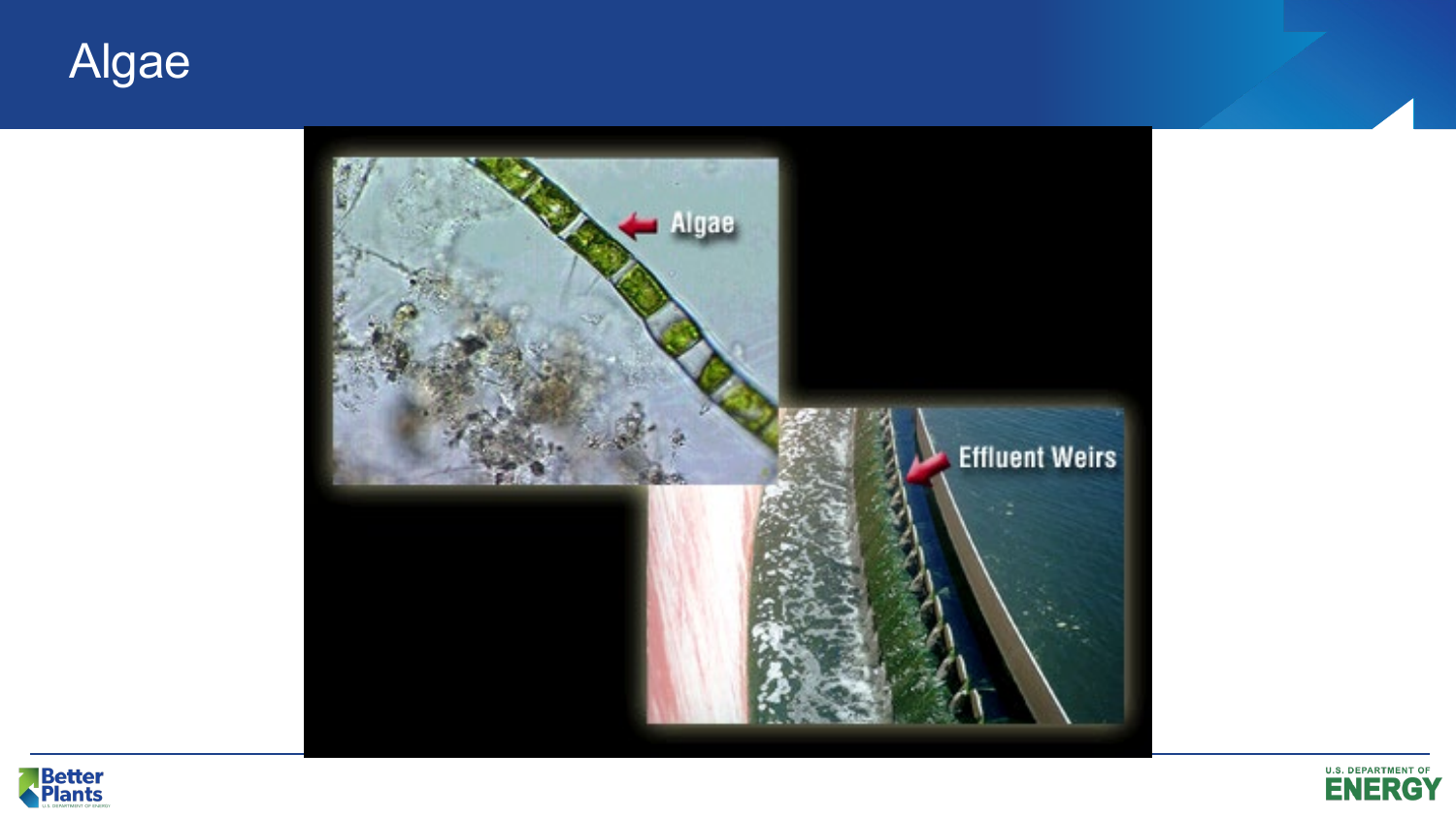# Distribution of Microbes over Time





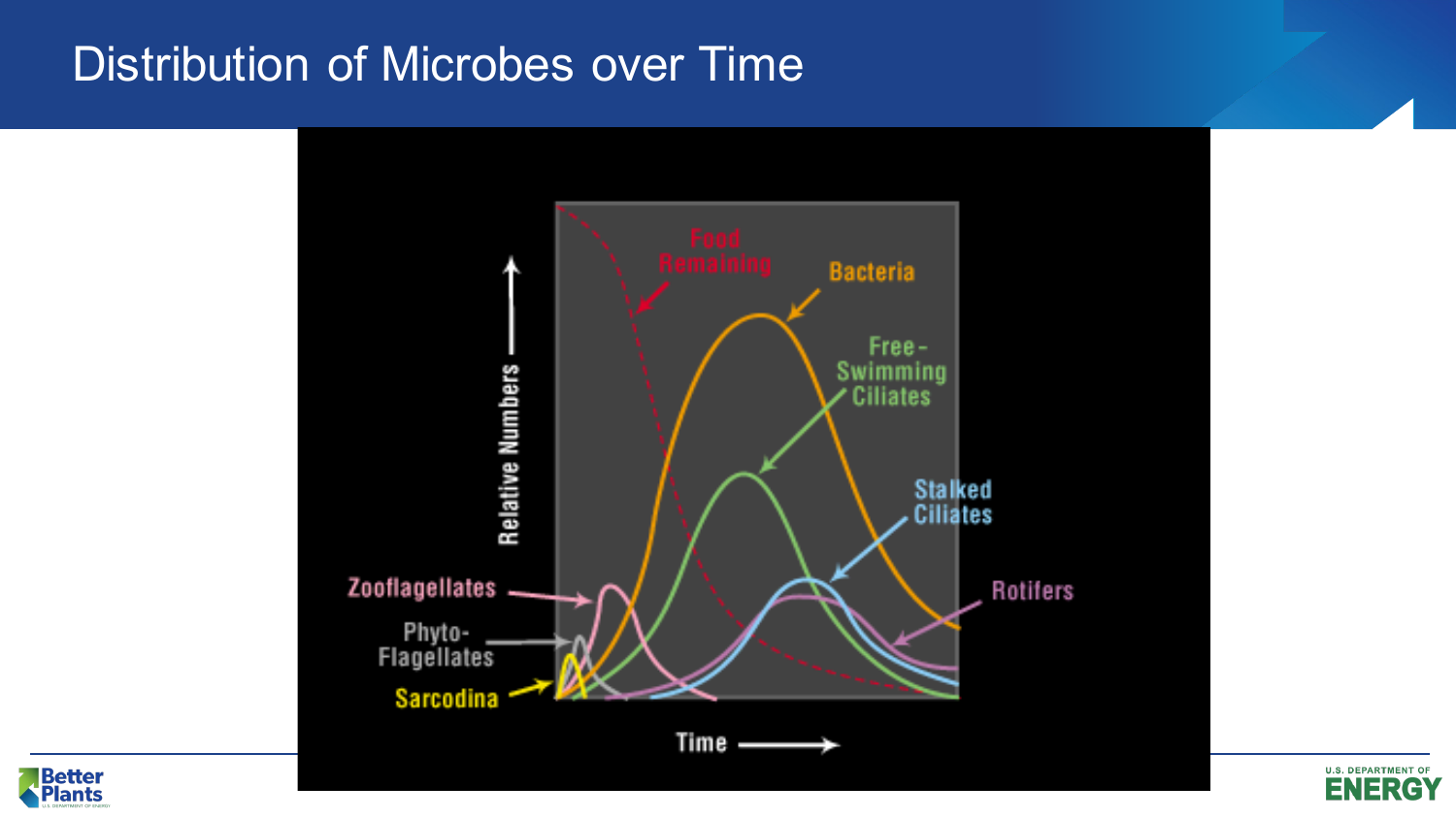### Three Phases of Microorganism Life Cycle





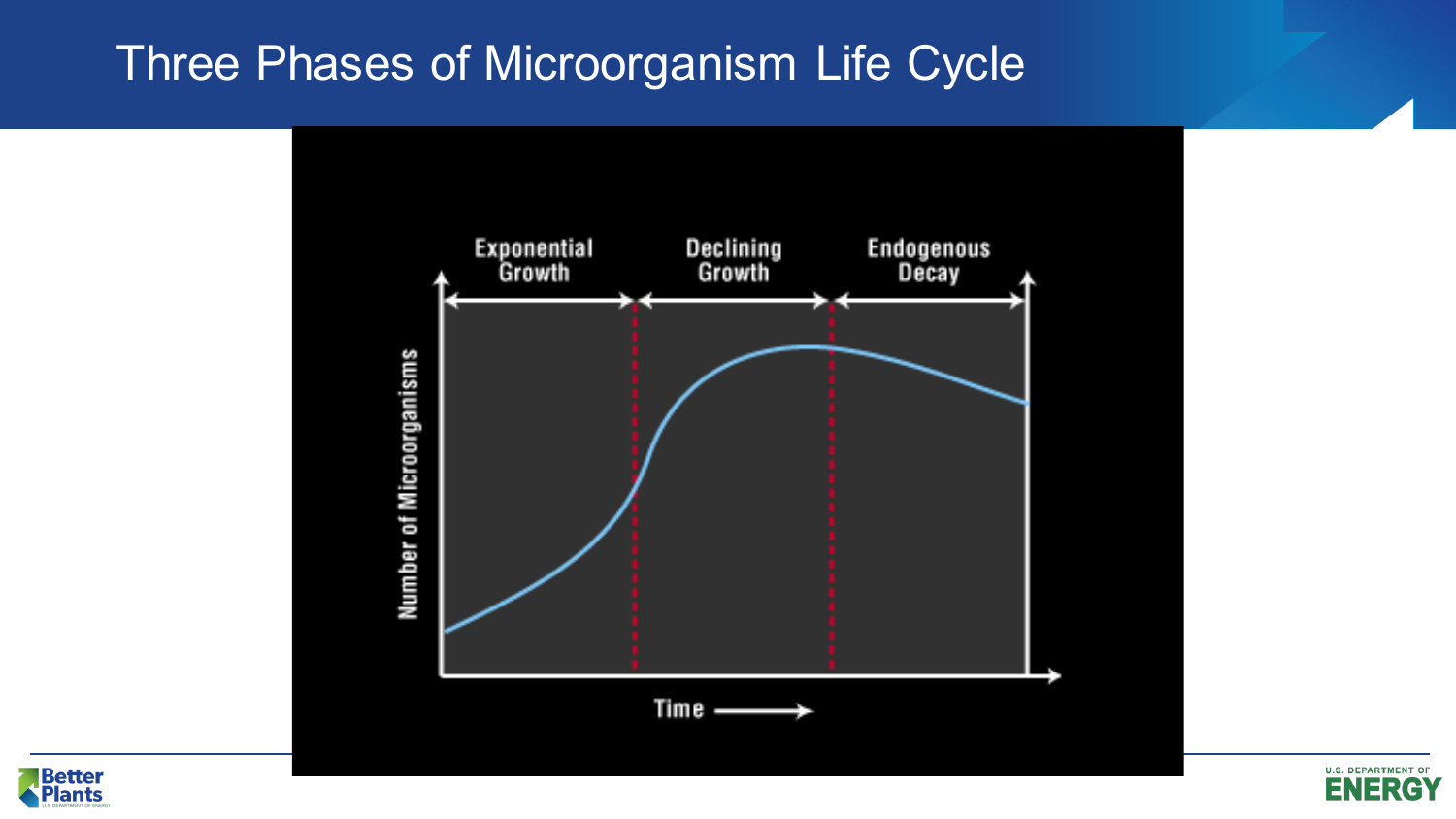#### Exponential Growth Phase





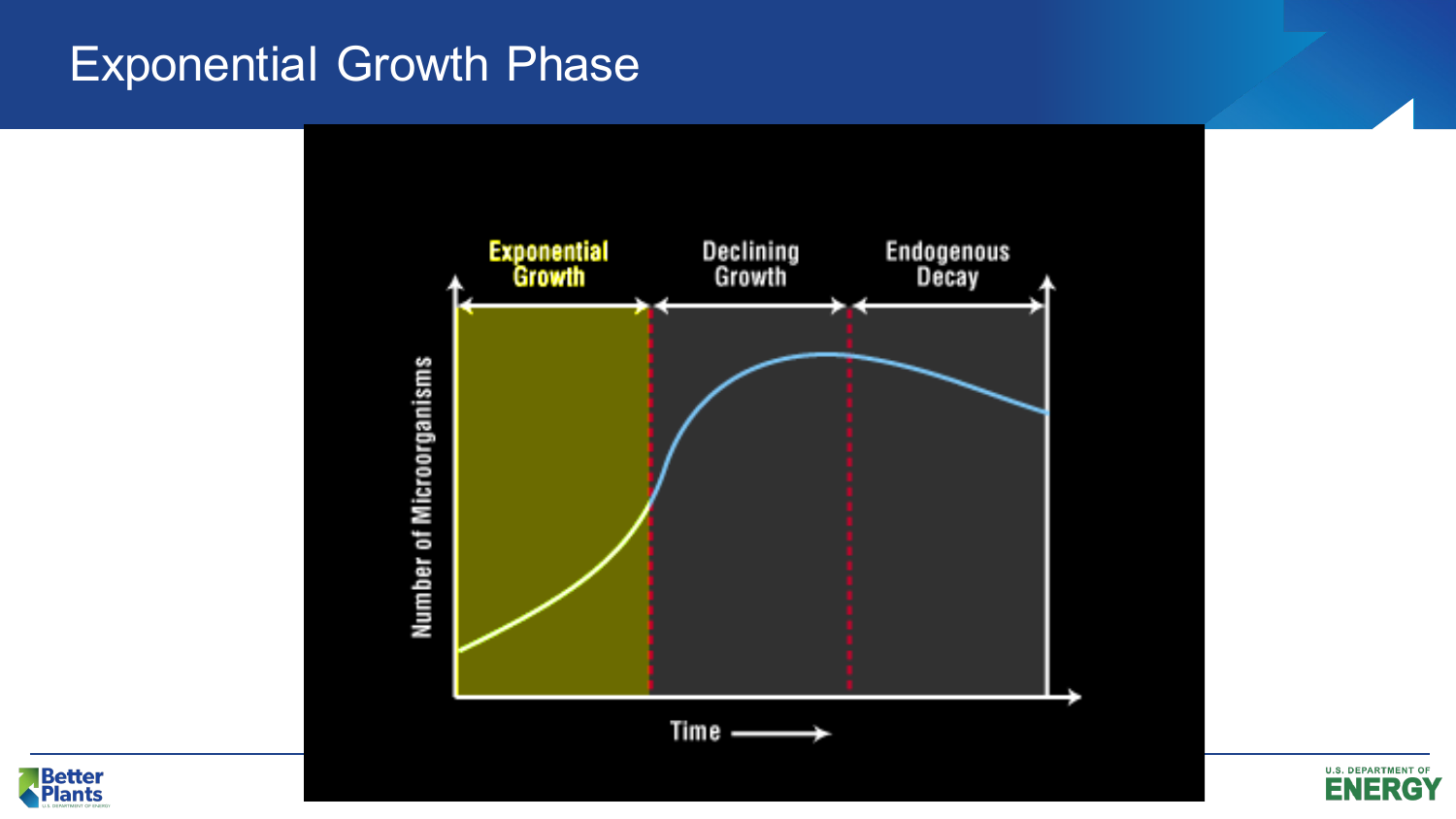## Declining Growth Phase





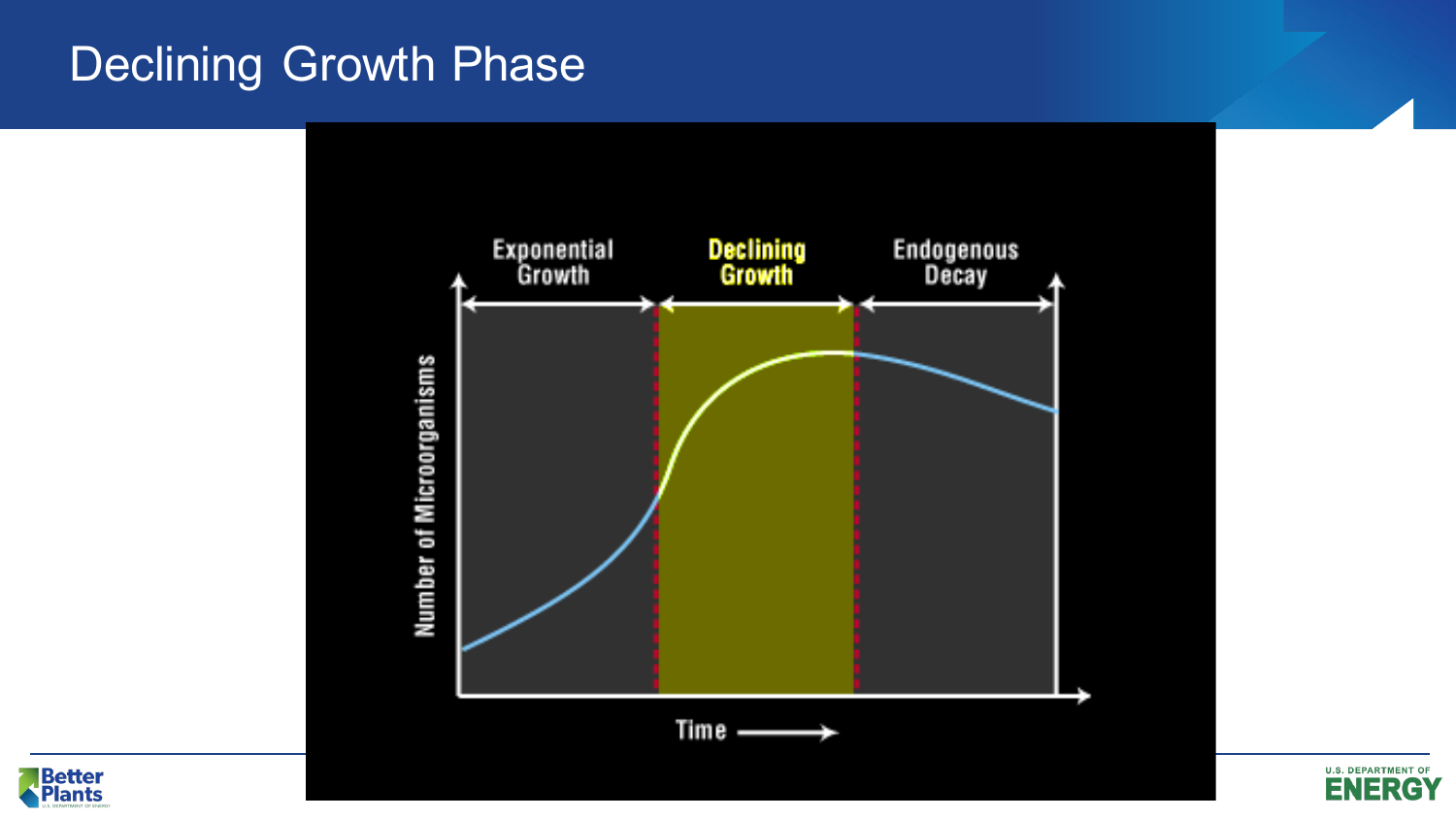#### Endogenous Decay Phase





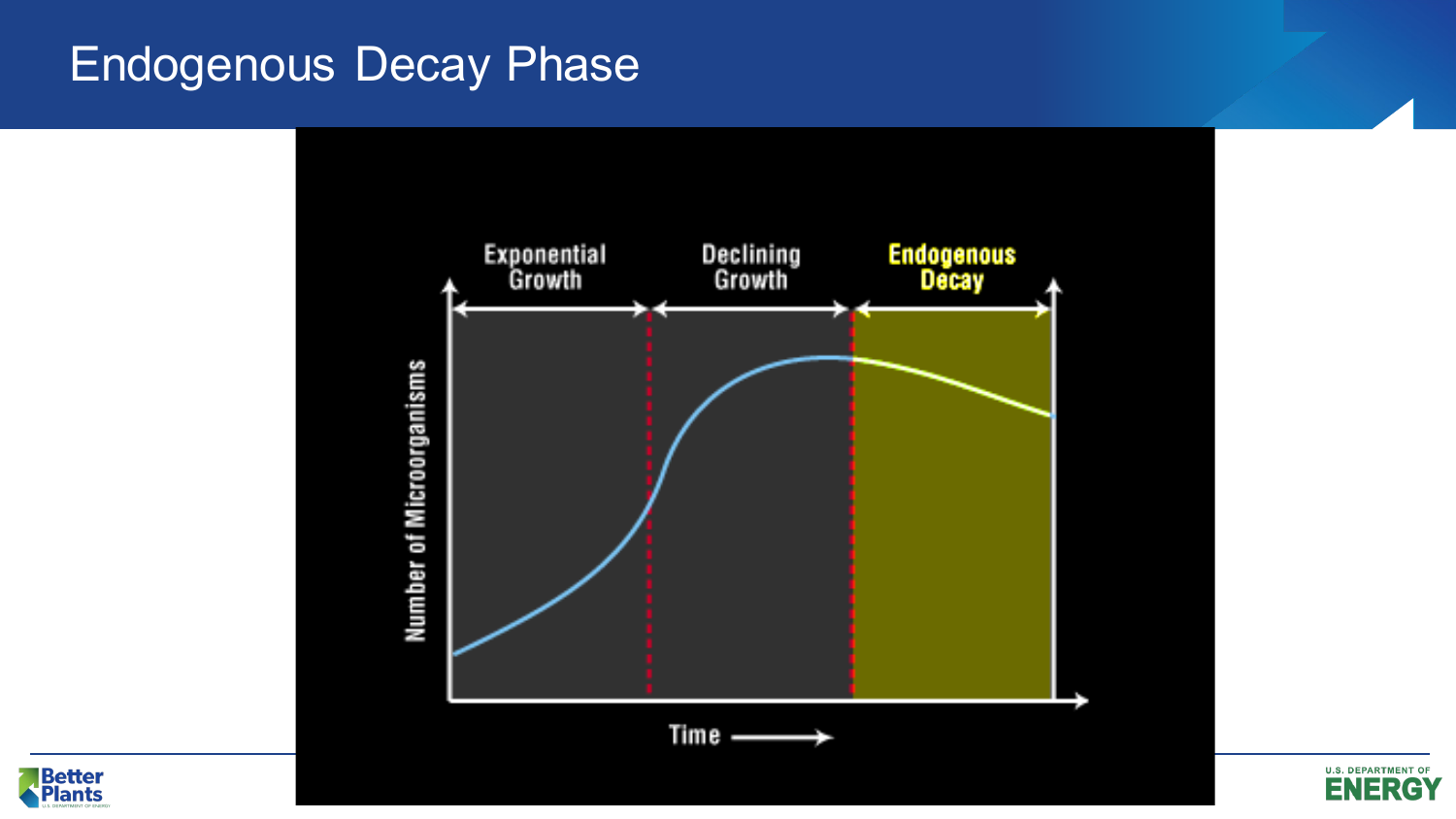# Typical Operating Range





32